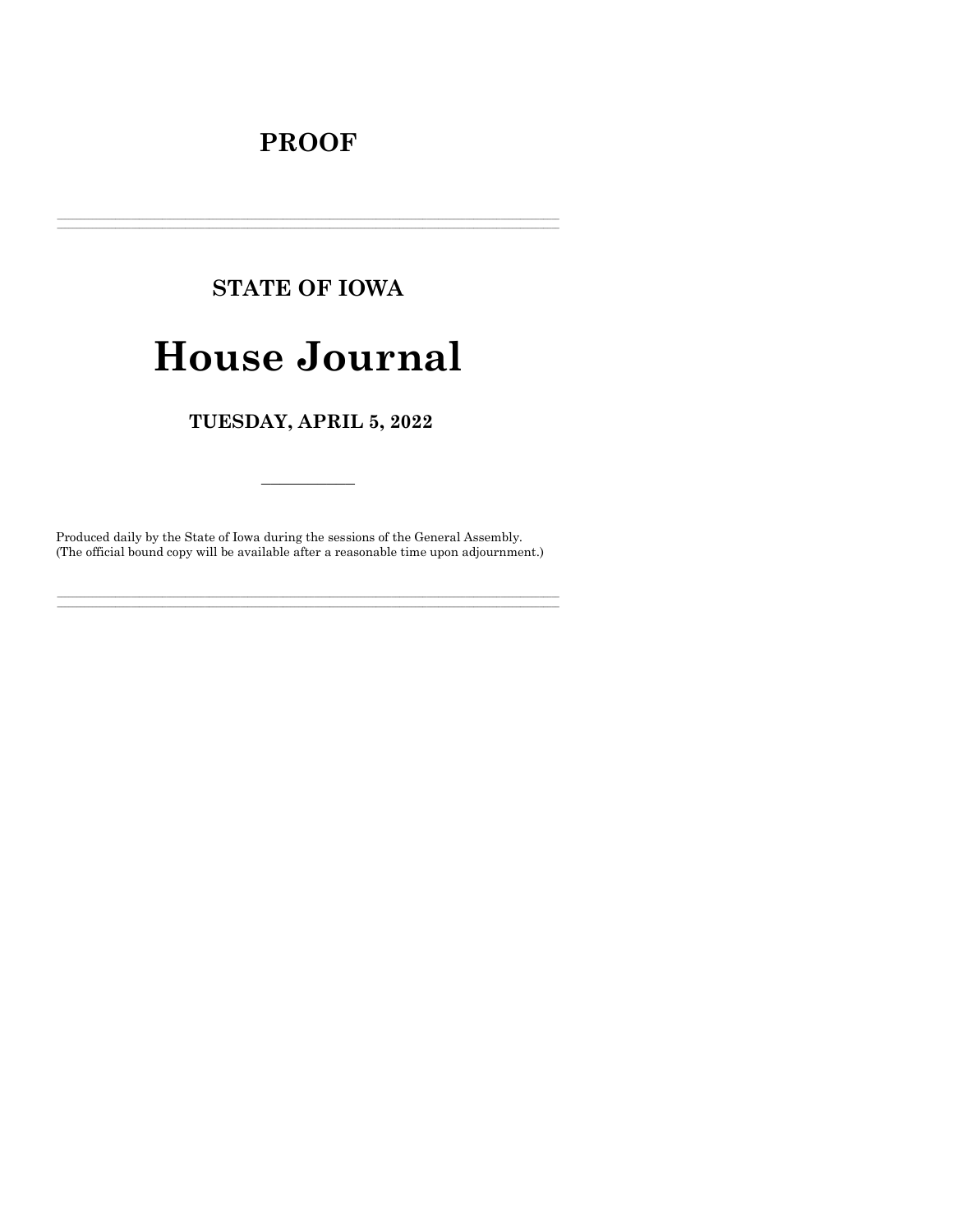# **JOURNAL OF THE HOUSE**

Eighty-sixth Calendar Day - Fifty-fourth Session Day

Hall of the House of Representatives Des Moines, Iowa, Tuesday, April 5, 2022

The House met pursuant to adjournment at 8:31 a.m., Wills of Dickinson in the chair.

Prayer was offered by Shipley of Van Buren.

# PLEDGE OF ALLEGIANCE

The Pledge of Allegiance was led by Isaac Schaben, Page from Granger.

The Journal of Monday, April 4, 2022, was approved.

On motion by Windschitl of Harrison, the House was recessed at 8:34 a.m., until the conclusion of the morning committee block.

#### AFTERNOON SESSION

The House reconvened at 3:31 p.m., Wills of Dickinson in the chair.

#### MESSAGES FROM THE SENATE

The following message was received from the Senate:

Mr. Speaker: I am directed to inform your honorable body that the Senate has on April 5, 2022, amended and passed the following bill in which the concurrence of the House is asked:

[House File 604,](https://www.legis.iowa.gov/legislation/BillBook?ga=89&ba=HF604) a bill for an act relating to language and literacy development for deaf and hard-of-hearing children.

Also: That the Senate has on April 5, 2022, passed the following bill in which the concurrence of the Senate was asked:

[House File 2097,](https://www.legis.iowa.gov/legislation/BillBook?ga=89&ba=HF2097) a bill for an act relating to forfeiture of bail.

Also: That the Senate has on April 5, 2022, amended and passed the following bill in which the concurrence of the House is asked: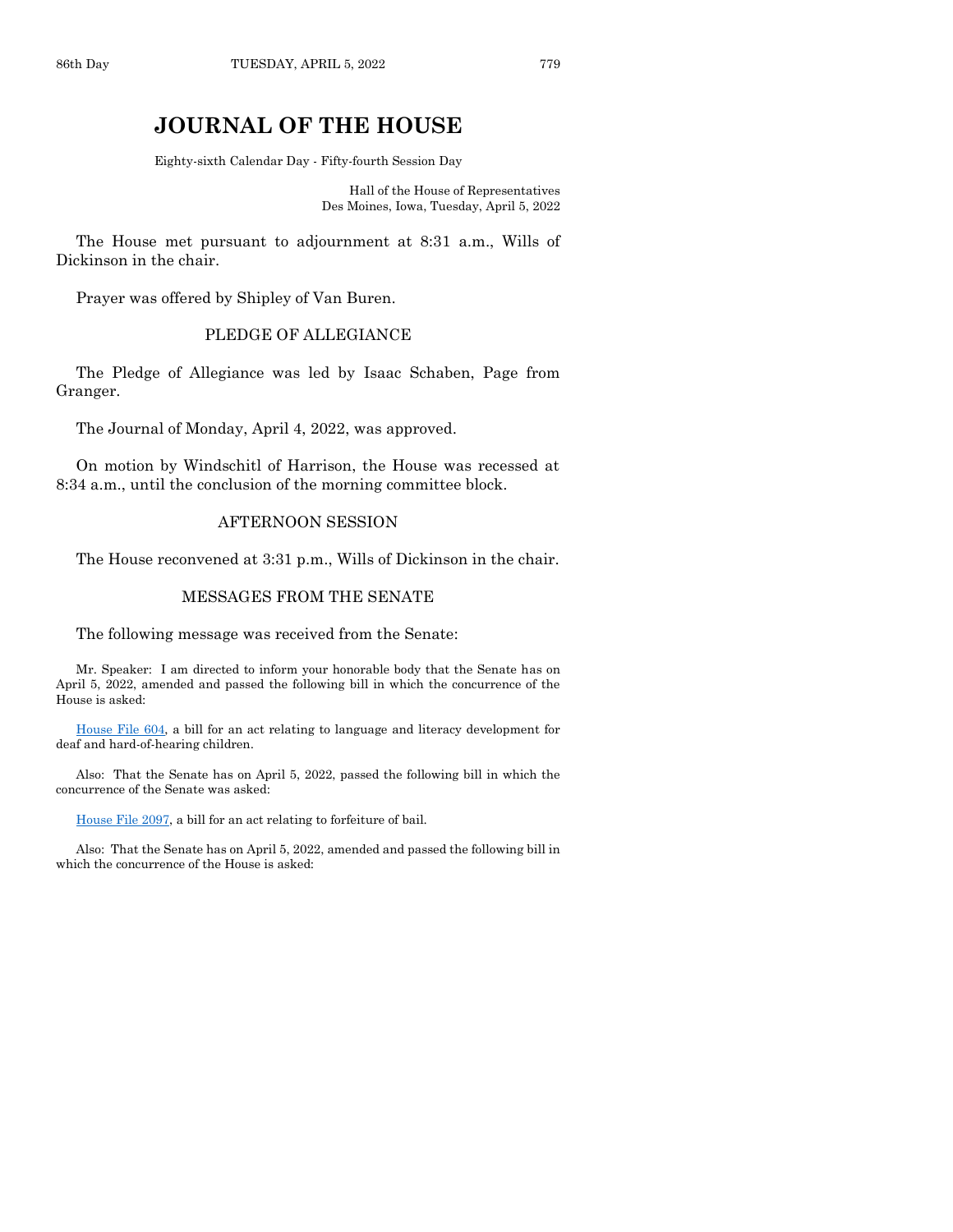[House File 2154,](https://www.legis.iowa.gov/legislation/BillBook?ga=89&ba=HF2154) a bill for an act relating to release of certain records maintained by the statewide fire and police retirement system.

Also: That the Senate has on April 5, 2022, passed the following bill in which the concurrence of the Senate was asked:

[House File 2155,](https://www.legis.iowa.gov/legislation/BillBook?ga=89&ba=HF2155) a bill for an act relating to preneed sellers and purchase agreements for cemetery merchandise, funeral merchandise, and funeral services, providing penalties, and including applicability provisions.

Also: That the Senate has on April 5, 2022, passed the following bill in which the concurrence of the Senate was asked:

[House File 2252,](https://www.legis.iowa.gov/legislation/BillBook?ga=89&ba=HF2252) a bill for an act relating to programs and services under the purview of the department of human services including child care assistance, child and family services, foster care, adoption, and the dependent adult abuse information registry.

Also: That the Senate has on April 5, 2022, passed the following bill in which the concurrence of the Senate was asked:

[House File 2258,](https://www.legis.iowa.gov/legislation/BillBook?ga=89&ba=HF2258) a bill for an act relating to the membership, procedures, and functions of the Iowa council on homelessness.

Also: That the Senate has on April 5, 2022, passed the following bill in which the concurrence of the Senate was asked:

[House File 2300,](https://www.legis.iowa.gov/legislation/BillBook?ga=89&ba=HF2300) a bill for an act relating to protections for certain members of the military concerning employment and insurance coverage and making penalties applicable.

Also: That the Senate has on April 5, 2022, passed the following bill in which the concurrence of the Senate was asked:

[House File 2330,](https://www.legis.iowa.gov/legislation/BillBook?ga=89&ba=HF2330) a bill for an act relating to electronic delivery of certain insurance notices and documents.

Also: That the Senate has on April 5, 2022, concurred in the House amendment and passed the following bill in which the concurrence of the Senate was asked:

[Senate File 522,](https://www.legis.iowa.gov/legislation/BillBook?ga=89&ba=SF522) a bill for an act relating to older individuals and dependent adults and creating certain criminal offenses and civil actions, and providing penalties.

Also: That the Senate has on April 5, 2022, concurred in the House amendment and passed the following bill in which the concurrence of the Senate was asked:

[Senate File 586,](https://www.legis.iowa.gov/legislation/BillBook?ga=89&ba=SF586) a bill for an act relating to banks, making appropriations, providing civil penalties, and making civil penalties applicable.

Also: That the Senate has on April 5, 2022, passed the following bill in which the concurrence of the House is asked: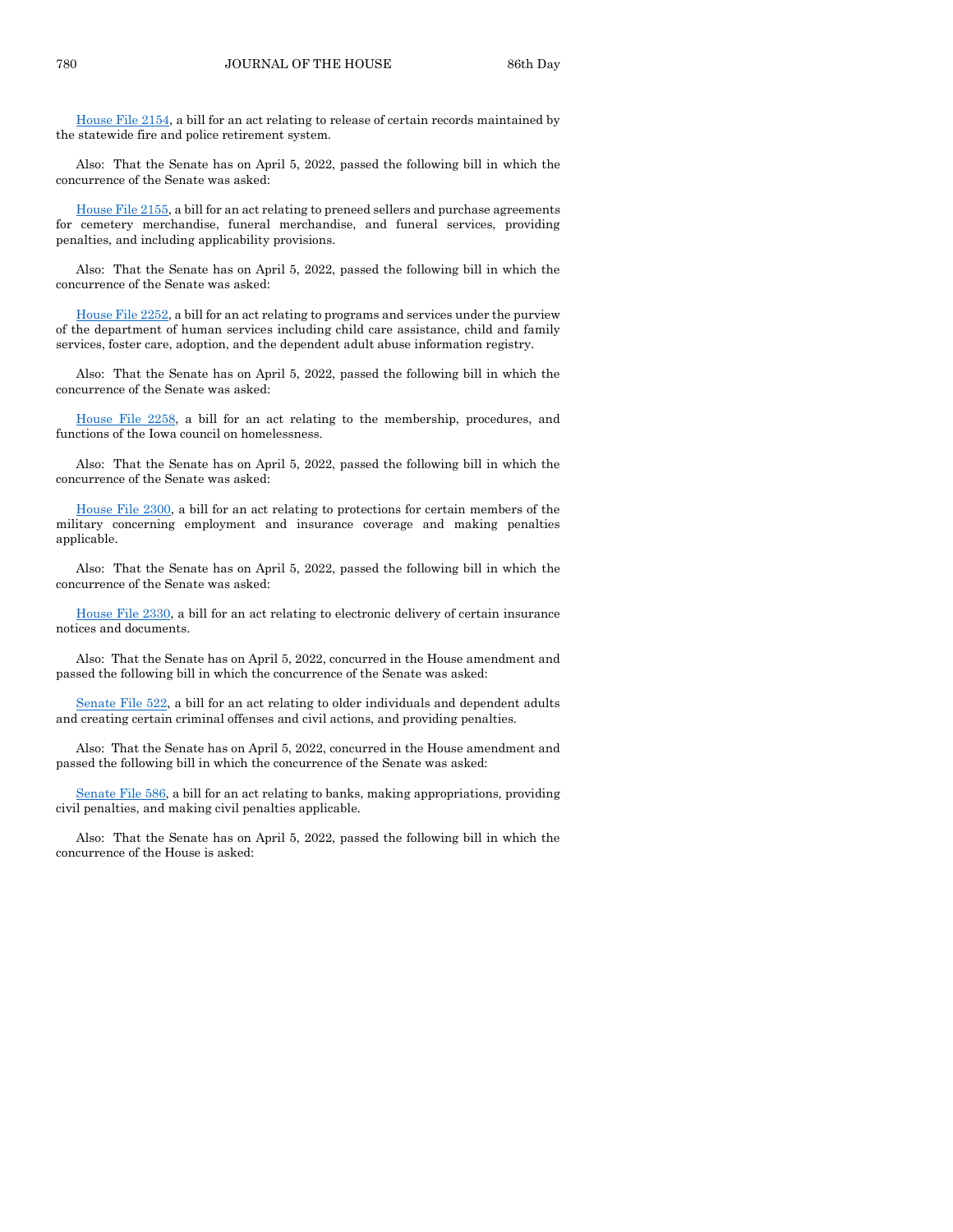[Senate File 2381,](https://www.legis.iowa.gov/legislation/BillBook?ga=89&ba=SF2381) a bill for an act relating to pregnancy support including by creating the more options for maternal support program and expanding Medicaid postpartum coverage and making appropriations.

Also: That the Senate has on April 5, 2022, passed the following bill in which the concurrence of the House is asked:

[Senate File 2383,](https://www.legis.iowa.gov/legislation/BillBook?ga=89&ba=SF2383) a bill for an act relating to various matters under the purview of the state, including city and county inspections, work-based learning, recruitment of health care professionals, regulations affecting veterans and military spouses, insurance producer temporary licenses, and including applicability provisions.

#### W. CHARLES SMITHSON, Secretary

# CONSIDERATION OF BILLS Unfinished Business Calendar

**[House File 2562,](https://www.legis.iowa.gov/legislation/BillBook?ga=89&ba=HF2562)** a bill for an act relating to property law, including mobile homes and manufactured housing, rental agreements, landlord and tenant remedies for retaliation, wrongful failure to provide essential services, rent increases, the sale of manufactured home community or mobile home park, the repeal of the manufactured home community and mobile home tax, forcible entry and detainer actions, abandoned mobile homes, and including effective date and applicability provisions, was taken up for consideration.

Lohse of Polk offered amendment H–[8309](https://www.legis.iowa.gov/legislation/BillBook?ga=89&ba=H8309) filed by him.

Lohse of Polk offered amendment  $H-8310$ , to amendment  $H-8309$ , filed by him and moved its adoption.

Amendment H–[8310,](https://www.legis.iowa.gov/legislation/BillBook?ga=89&ba=H8310) to amendment H–[8309,](https://www.legis.iowa.gov/legislation/BillBook?ga=89&ba=H8309) was adopted.

Lohse of Polk moved the adoption of amendment H–[8309,](https://www.legis.iowa.gov/legislation/BillBook?ga=89&ba=H8309) as amended.

Roll call was requested by Konfrst of Polk and Thede of Scott.

On the question "Shall amendment  $H$ –[8309](https://www.legis.iowa.gov/legislation/BillBook?ga=89&ba=H8309), as amended, be adopted?" [\(H.F. 2562\)](https://www.legis.iowa.gov/legislation/BillBook?ga=89&ba=HF2562)

The ayes were, 60:

Bloomingdale Boden Bossman Bousselot Bradley Brink Bush Cisneros

Bacon Baxter Bergan Best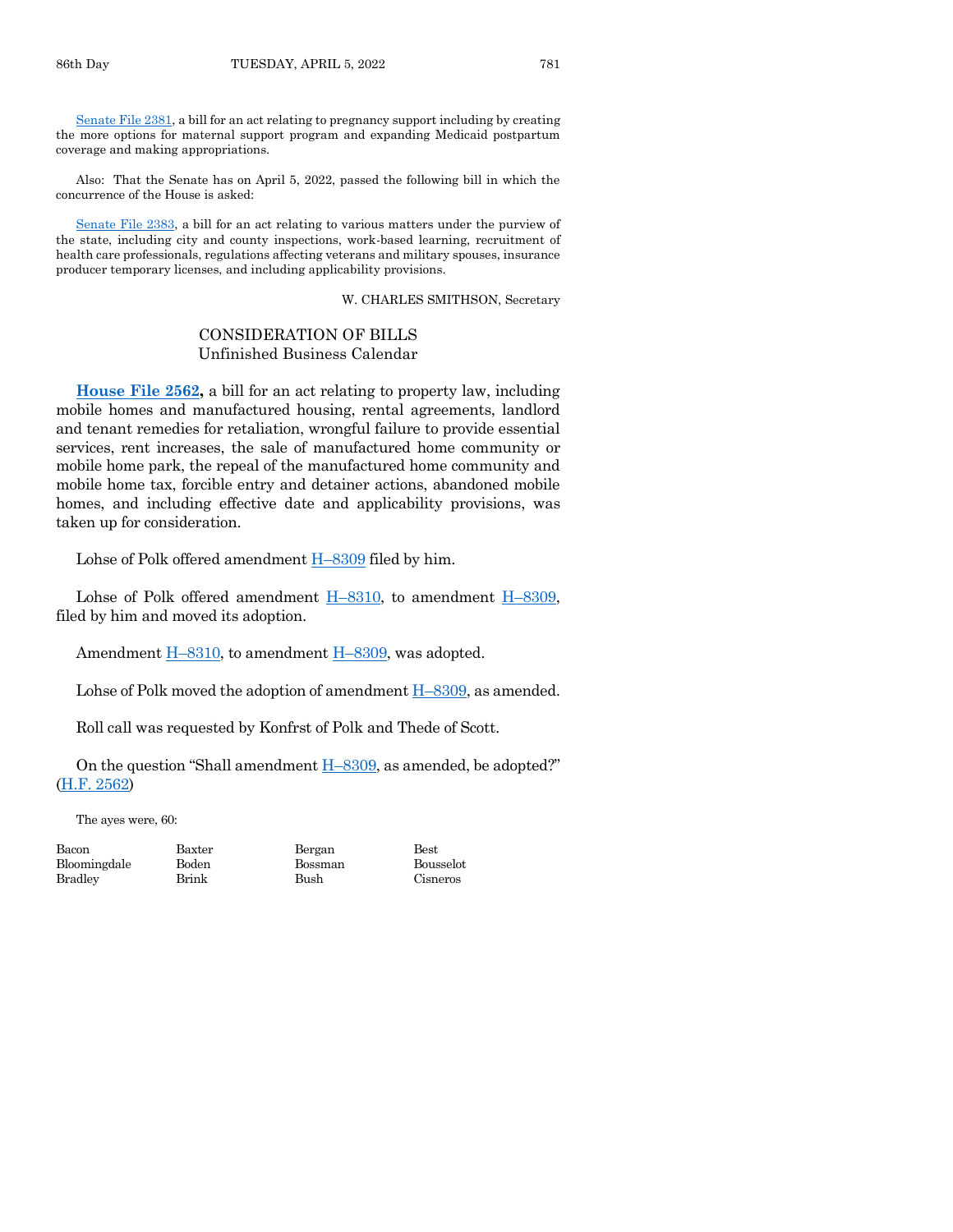#### 782 JOURNAL OF THE HOUSE 86th Day

| Devoe                    | Dolecheck       | Dunwell           | Fisher              |
|--------------------------|-----------------|-------------------|---------------------|
| FryGerhold               | Gobble          | Graber            | Grassley, Spkr.     |
| Gustafson                | Hein            | Hite              | Holt                |
| Ingels                   | <b>Isenhart</b> | Jacobsen          | Jeneary             |
| Jones                    | Kaufmann        | Kerr              | Klein               |
| Latham                   | Lohse           | Lundgren          | Maxwell             |
| McClintock               | Meyer, A.       | Mitchell          | Mohr                |
| Mommsen                  | Moore           | Nordman           | Osmundson           |
| Paustian                 | Salmon          | <b>Sexton</b>     | Shipley             |
| Sieck                    | Siegrist        | Sorensen          | Stone               |
| Thompson                 | Thorup          | Westrich          | Wheeler             |
| Windschitl               | Worthan         | Wills.            |                     |
|                          |                 | Presiding         |                     |
| The nays were, 37:       |                 |                   |                     |
| Abdul-Samad              | Anderson        | <b>Bennett</b>    | <b>Brown-Powers</b> |
| Cohoon                   | Donahue         | Ehlert            | Forbes              |
| Gaines                   | Gjerde          | Hall              | Hansen              |
| Hunter                   | Jacoby          | James             | Judge               |
| Konfrst                  | Kressig         | Kurth             | Mascher             |
| McConkey                 | Meyer, B.       | Nielsen           | Oldson              |
| Olson                    | Prichard        | Running-Marquardt | Smith               |
| Staed                    | Steckman        | Sunde             | Thede               |
| Wessel-Kroeschell        | Wilburn         | Williams          | Winckler            |
| Wolfe                    |                 |                   |                     |
| Absent or not voting, 3: |                 |                   |                     |
| Andrews                  | Bohannan        | Cahill            |                     |

Amendment **H**-[8309,](https://www.legis.iowa.gov/legislation/BillBook?ga=89&ba=H8309) as amended, was adopted.

Lohse of Polk moved that the bill be read a last time now and placed upon its passage which motion prevailed and the bill was read a last time.

On the question "Shall the bill pass?" ([H.F. 2562\)](https://www.legis.iowa.gov/legislation/BillBook?ga=89&ba=HF2562)

The ayes were, 60:

| Bacon           | Baxter    | Bergan   | Best      |
|-----------------|-----------|----------|-----------|
| Bloomingdale    | Boden     | Bossman  | Bousselot |
| <b>Bradley</b>  | Brink     | Bush     | Cisneros  |
| Devoe           | Dolecheck | Dunwell  | Fisher    |
| Fry             | Gerhold   | Gobble   | Graber    |
| Grassley, Spkr. | Gustafson | Hein     | Hite      |
| Holt            | Ingels    | Jacobsen | James     |
| Jeneary         | Jones     | Judge    | Kaufmann  |
| Kerr            | Klein     | Latham   | Lohse     |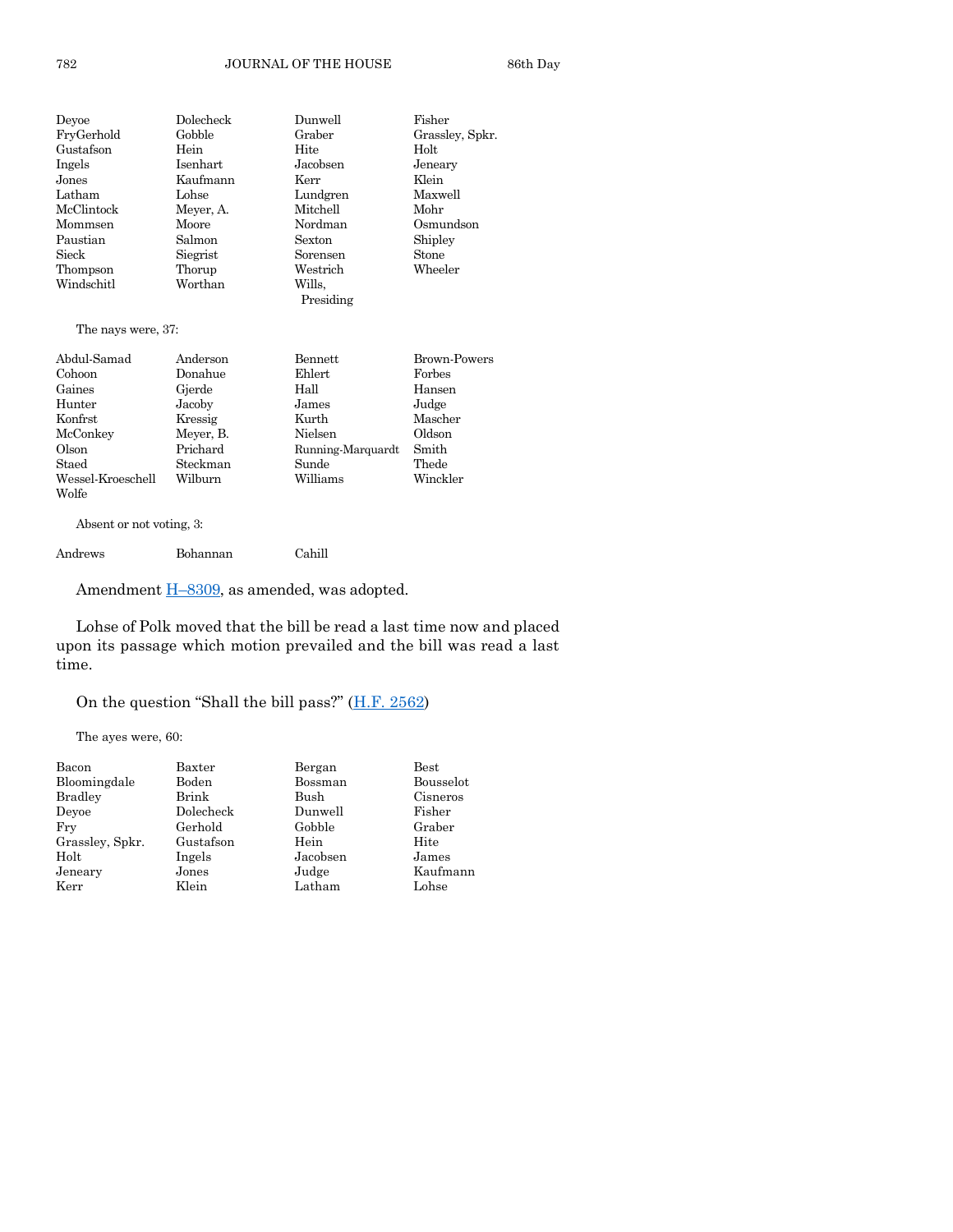| Lundgren           | Maxwell    | McClintock | Meyer, A. |
|--------------------|------------|------------|-----------|
| Mitchell           | Mohr       | Mommsen    | Moore     |
| Nordman            | Osmundson  | Paustian   | Salmon    |
| $S$ exton          | Sieck      | Siegrist   | Sorensen  |
| Stone              | Thompson   | Thorup     | Westrich  |
| Wheeler            | Windschitl | Worthan    | Wills.    |
|                    |            |            | Presiding |
| The nays were, 37: |            |            |           |

| Abdul-Samad       | Anderson          | Bennett  | Brown-Powers |
|-------------------|-------------------|----------|--------------|
| Cohoon            | Donahue           | Ehlert   | Forbes       |
| Gaines            | Gjerde            | Hall     | Hansen       |
| Hunter            | <b>Isenhart</b>   | Jacoby   | Konfrst      |
| Kressig           | Kurth             | Mascher  | McConkey     |
| Meyer, B.         | Nielsen           | Oldson   | Olson        |
| Prichard          | Running-Marquardt | Shipley  | Smith        |
| Staed             | Steckman          | Sunde    | Thede        |
| Wessel-Kroeschell | Wilburn           | Williams | Winckler     |
| Wolfe             |                   |          |              |

Absent or not voting, 3:

#### Andrews Bohannan Cahill

The bill having received a constitutional majority was declared to have passed the House and the title, as amended, was agreed to.

#### Ways and Means Calendar

**[House File 2581,](https://www.legis.iowa.gov/legislation/BillBook?ga=89&ba=HF2581)** a bill for an act providing for programs and regulations administered and enforced by the department of agriculture and land stewardship, providing fees, providing penalties, and making penalties applicable, was taken up for consideration.

Donahue of Linn asked and received unanimous consent to withdraw amendment  $H-8315$  $H-8315$  filed by her on April 4, 2022.

Ingels of Fayette asked and received unanimous consent to withdraw amendment  $H-8317$  $H-8317$  filed by him from the floor.

Ingels of Fayette offered amendment  $H-8313$  $H-8313$  filed by him and moved its adoption.

Amendment  $H-8313$  $H-8313$  was adopted.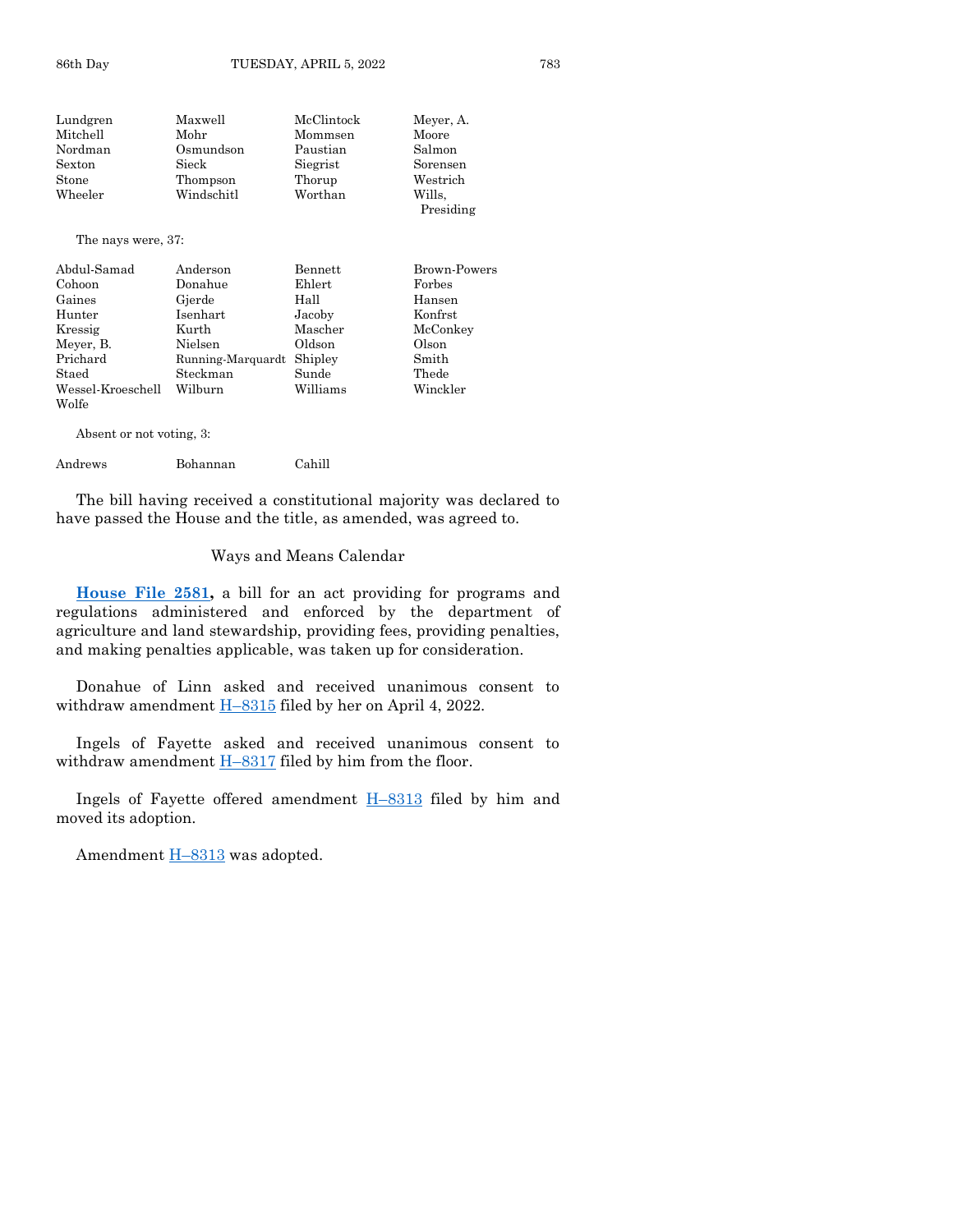Ingels of Fayette moved that the bill be read a last time now and placed upon its passage which motion prevailed and the bill was read a last time.

On the question "Shall the bill pass?"  $(H.F. 2581)$  $(H.F. 2581)$ 

The ayes were, 97:

| Abdul-Samad          | Anderson     | Bacon           | Baxter            |
|----------------------|--------------|-----------------|-------------------|
| Bennett              | Bergan       | Best            | Bloomingdale      |
| Boden                | Bossman      | Bousselot       | <b>Bradley</b>    |
| Brink                | Brown-Powers | <b>Bush</b>     | Cisneros          |
| Cohoon               | Deyoe        | Dolecheck       | Donahue           |
| Dunwell              | Ehlert       | Fisher          | Forbes            |
| Fry                  | Gaines       | Gerhold         | Gjerde            |
| Gobble               | Graber       | Grassley, Spkr. | Gustafson         |
| Hall                 | Hansen       | Hein            | Hite              |
| Holt                 | Hunter       | Ingels          | Isenhart          |
| Jacobsen             | Jacoby       | James           | Jeneary           |
| Jones                | Judge        | Kaufmann        | Kerr              |
| Klein                | Konfrst      | Kressig         | Kurth             |
| Latham               | Lohse        | Lundgren        | Mascher           |
| Maxwell              | McClintock   | McConkey        | Meyer, A.         |
| Meyer, B.            | Mitchell     | Mohr            | Mommsen           |
| Moore                | Nielsen      | Nordman         | Oldson            |
| Olson                | Osmundson    | Paustian        | Prichard          |
| Running-Marquardt    | Salmon       | Sexton          | Shipley           |
| Sieck                | Siegrist     | Smith           | Sorensen          |
| Staed                | Steckman     | Stone           | Sunde             |
| Thede                | Thompson     | Thorup          | Wessel-Kroeschell |
| Westrich             | Wheeler      | Wilburn         | Williams          |
| Winckler             | Windschitl   | Wolfe           | Worthan           |
| Wills,               |              |                 |                   |
| Presiding            |              |                 |                   |
| The nays were, none. |              |                 |                   |

Absent or not voting, 3:

Andrews Bohannan Cahill

The bill having received a constitutional majority was declared to have passed the House and the title was agreed to.

# Unfinished Business Calendar

**[Senate File 513,](https://www.legis.iowa.gov/legislation/BillBook?ga=89&ba=SF513)** a bill for an act relating to persons experiencing a mental health crisis, substance-related disorder crisis, or housing crisis, was taken up for consideration.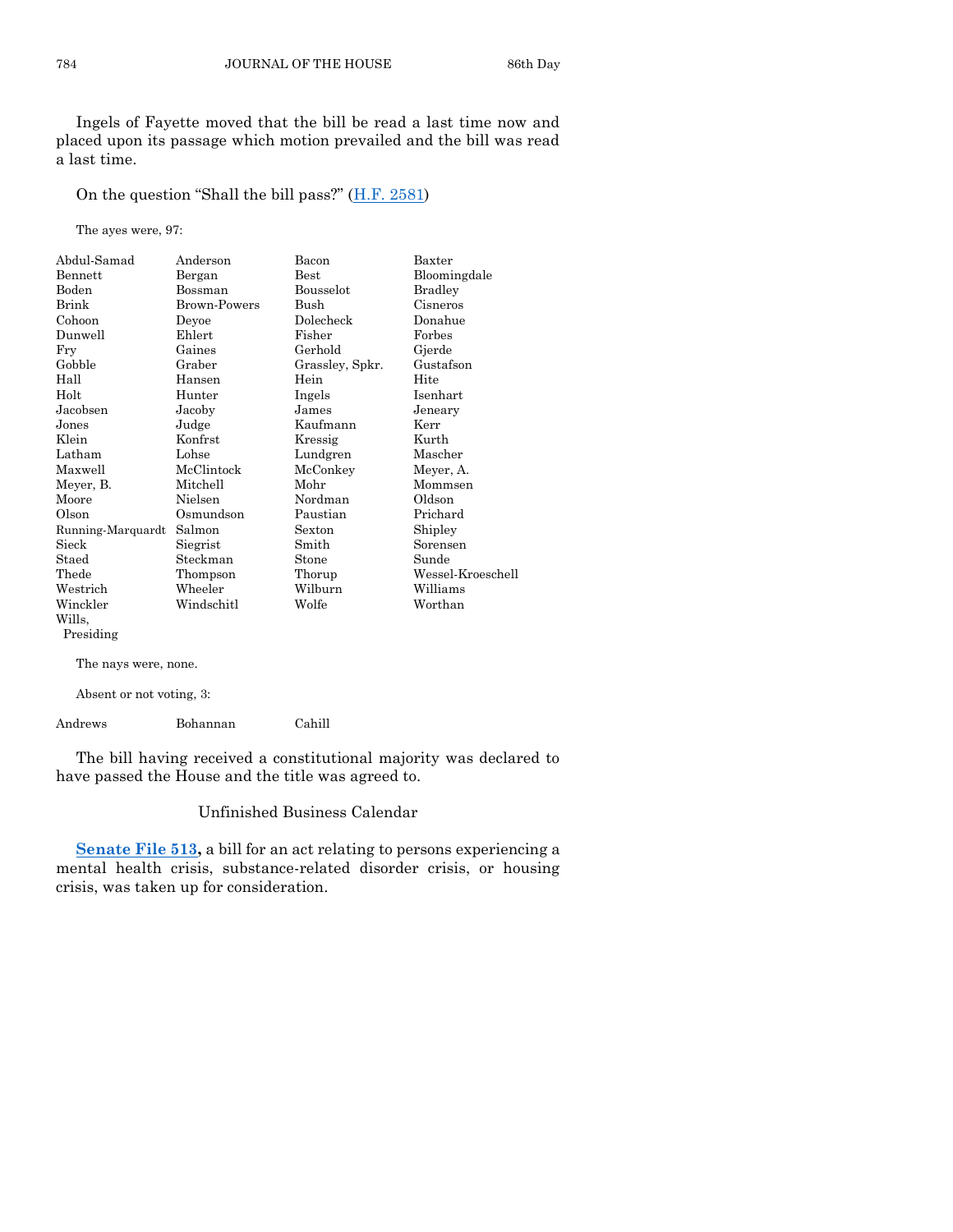Kaufmann of Cedar moved that the bill be read a last time now and placed upon its passage which motion prevailed and the bill was read a last time.

# On the question "Shall the bill pass?" ([S.F. 513\)](https://www.legis.iowa.gov/legislation/BillBook?ga=89&ba=SF513)

The ayes were, 96:

| Abdul-Samad       | Anderson     | Bacon           | Baxter            |
|-------------------|--------------|-----------------|-------------------|
| Bennett           | Bergan       | $_{\rm Best}$   | Bloomingdale      |
| Boden             | Bossman      | Bousselot       | Bradley           |
| Brink             | Brown-Powers | Bush            | Cisneros          |
| Cohoon            | Deyoe        | Dolecheck       | Donahue           |
| Dunwell           | Ehlert       | Fisher          | Forbes            |
| Fry               | Gaines       | Gerhold         | Gjerde            |
| Gobble            | Graber       | Grassley, Spkr. | Gustafson         |
| Hall              | Hansen       | Hein            | Hite              |
| Holt              | Hunter       | Ingels          | Isenhart          |
| Jacobsen          | Jacoby       | James           | Jeneary           |
| Jones             | Judge        | Kaufmann        | Kerr              |
| Klein             | Konfrst      | Kressig         | Kurth             |
| Latham            | Lohse        | Lundgren        | Mascher           |
| Maxwell           | McClintock   | McConkey        | Meyer, A.         |
| Meyer, B.         | Mitchell     | Mohr            | Mommsen           |
| Moore             | Nielsen      | Nordman         | Oldson            |
| Olson             | Osmundson    | Paustian        | Prichard          |
| Running-Marquardt | Salmon       | Sexton          | Shipley           |
| Sieck             | Siegrist     | Smith           | Sorensen          |
| Staed             | Steckman     | Stone           | Sunde             |
| Thede             | Thompson     | Thorup          | Wessel-Kroeschell |
| Westrich          | Wheeler      | Wilburn         | Williams          |
| Winckler          | Windschitl   | Worthan         | Wills,            |
|                   |              |                 | Presiding         |

The nays were, 1:

Wolfe

Absent or not voting, 3:

Andrews Bohannan Cahill

The bill having received a constitutional majority was declared to have passed the House and the title was agreed to.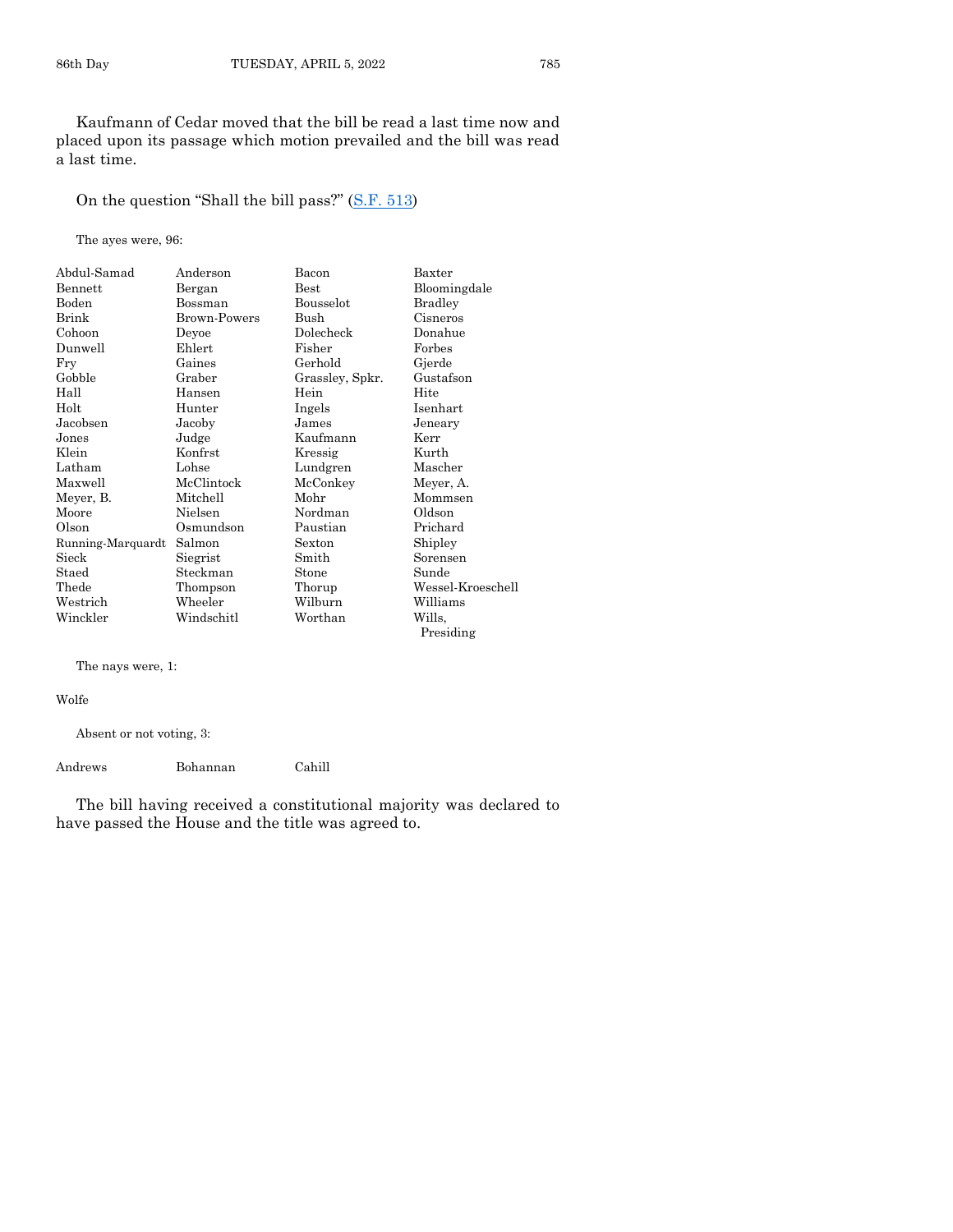# Ways and Means Calendar

**[House File 2582,](https://www.legis.iowa.gov/legislation/BillBook?ga=89&ba=HF2582)** a bill for an act creating a state sales tax rebate to the owner or operator of a newly constructed baseball and softball park project, was taken up for consideration.

Nordman of Dallas offered amendment H–[8320](https://www.legis.iowa.gov/legislation/BillBook?ga=89&ba=H8320) filed by him from the floor and moved its adoption.

Amendment  $H-8320$  $H-8320$  was adopted.

Nordman of Dallas moved that the bill be read a last time now and placed upon its passage which motion prevailed and the bill was read a last time.

On the question "Shall the bill pass?"  $(H.F. 2582)$  $(H.F. 2582)$ 

The ayes were, 64:

| Bacon                    | $B$ axter         | Bergan    | <b>Best</b>         |
|--------------------------|-------------------|-----------|---------------------|
| Bloomingdale             | Boden             | Bossman   | Bousselot           |
| Bradley                  | Brink             | Bush      | Deyoe               |
| Dolecheck                | Dunwell           | Ehlert    | Fisher              |
| Fry                      | Gerhold           | Gjerde    | Gobble              |
| Graber                   | Grassley, Spkr.   | Gustafson | Hall                |
| Hein                     | Hite              | Holt      | Ingels              |
| Jacobsen                 | Jacoby            | James     | Jeneary             |
| Judge                    | Kaufmann          | Kerr      | Klein               |
| Latham                   | Lundgren          | Maxwell   | McClintock          |
| McConkey                 | Meyer, A.         | Mitchell  | Mohr                |
| Mommsen                  | Moore             | Nordman   | Osmundson           |
| Paustian                 | Running-Marquardt | Sexton    | Sieck               |
| Siegrist                 | Sorensen          | Stone     | Sunde               |
| Thede                    | Thompson          | Thorup    | Westrich            |
| Wheeler                  | Windschitl        | Worthan   | Wills.              |
|                          |                   |           | Presiding           |
| The nays were, 33:       |                   |           |                     |
| Abdul-Samad              | Anderson          | Bennett   | <b>Brown-Powers</b> |
| Cisneros                 | Cohoon            | Donahue   | Forbes              |
| Gaines                   | Hansen            | Hunter    | Isenhart            |
| Jones                    | Konfrst           | Kressig   | Kurth               |
| Lohse                    | Mascher           | Meyer, B. | Nielsen             |
| Oldson                   | Olson             | Prichard  | Salmon              |
| Shipley                  | Smith             | Staed     | Steckman            |
| Wessel-Kroeschell        | Wilburn           | Williams  | Winckler            |
| Wolfe                    |                   |           |                     |
| Absent or not voting, 3: |                   |           |                     |
| Andrews                  | Bohannan          | Cahill    |                     |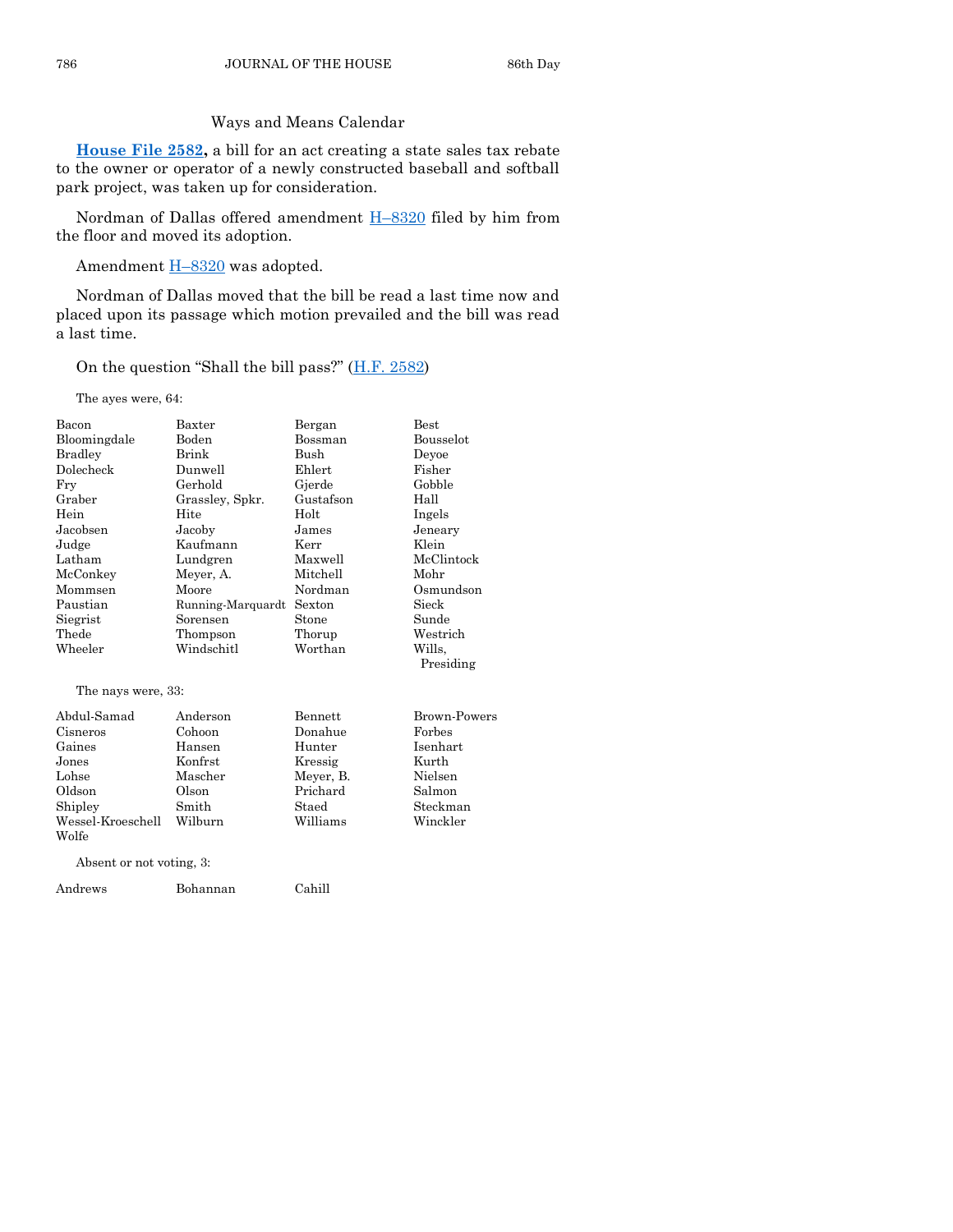The bill having received a constitutional majority was declared to have passed the House and the title was agreed to.

**[Senate File 2370,](https://www.legis.iowa.gov/legislation/BillBook?ga=89&ba=SF2370)** a bill for an act relating to aircraft, including special certificates issued to aircraft manufacturers, transporters, and dealers, and sales tax exemptions associated with aircraft, providing fees, making penalties applicable, and including effective date and applicability provisions, was taken up for consideration.

Hein of Jones moved that the bill be read a last time now and placed upon its passage which motion prevailed and the bill was read a last time.

On the question "Shall the bill pass?" ([S.F. 2370\)](https://www.legis.iowa.gov/legislation/BillBook?ga=89&ba=SF2370)

The ayes were, 92:

| Abdul-Samad              | Anderson            | Bacon             | Baxter            |
|--------------------------|---------------------|-------------------|-------------------|
| Bennett                  | Bergan              | Best              | Bloomingdale      |
| Boden                    | Bossman             | Bousselot         | <b>Bradley</b>    |
| Brink                    | <b>Brown-Powers</b> | <b>Bush</b>       | Cohoon            |
| Devoe                    | Dolecheck           | Donahue           | Dunwell           |
| Ehlert                   | Fisher              | Forbes            | Fry               |
| Gaines                   | Gerhold             | Gjerde            | Gobble            |
| Graber                   | Grassley, Spkr.     | Gustafson         | Hall              |
| Hansen                   | Hein                | Hite              | Holt              |
| Ingels                   | Isenhart            | Jacobsen          | Jacoby            |
| James                    | Jeneary             | Jones             | Judge             |
| Kaufmann                 | Kerr                | Klein             | Konfrst           |
| Kressig                  | Kurth               | Latham            | Lohse             |
| Lundgren                 | Maxwell             | McClintock        | McConkey          |
| Meyer, A.                | Mitchell            | Mohr              | Mommsen           |
| Moore                    | Nielsen             | Nordman           | Olson             |
| Osmundson                | Paustian            | Prichard          | Running-Marquardt |
| Salmon                   | Sexton              | Shipley           | Sieck             |
| Siegrist                 | Smith               | Sorensen          | Staed             |
| Steckman                 | Stone               | Sunde             | Thede             |
| Thompson                 | Thorup              | Wessel-Kroeschell | Westrich          |
| Wheeler                  | Wilburn             | Williams          | Winckler          |
| Windschitl               | Wolfe               | Worthan           | Wills.            |
|                          |                     |                   | Presiding         |
| The nays were, 5:        |                     |                   |                   |
| Cisneros<br>Oldson       | Hunter              | Mascher           | Meyer, B.         |
| Absent or not voting, 3: |                     |                   |                   |
| Andrews                  | Bohannan            | Cahill            |                   |
|                          |                     |                   |                   |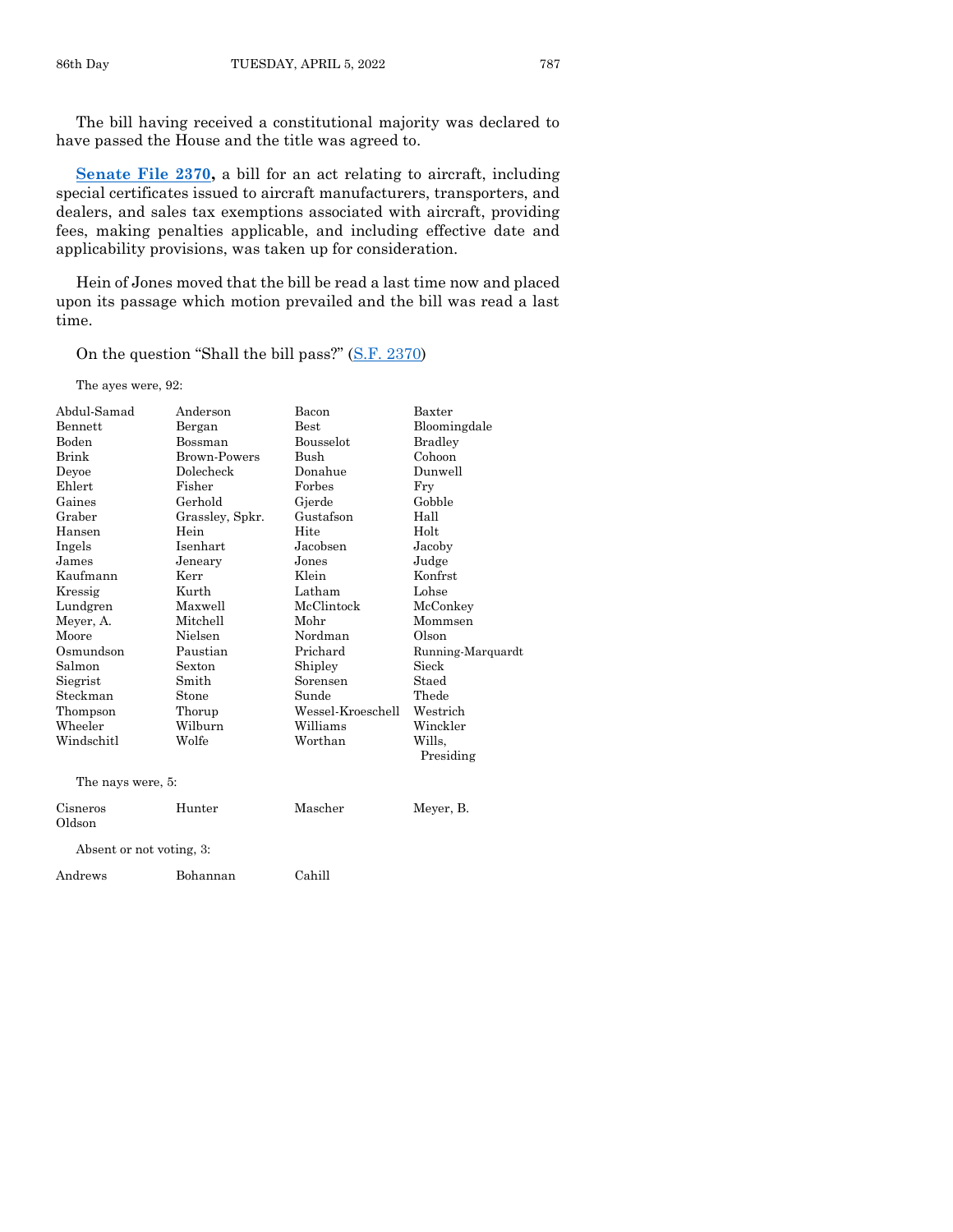The bill having received a constitutional majority was declared to have passed the House and the title was agreed to.

Appropriations Calendar

**[House File 2579,](https://www.legis.iowa.gov/legislation/BillBook?ga=89&ba=HF2579)** a bill for an act relating to and making appropriations to state departments and agencies from the rebuild Iowa infrastructure fund and the technology reinvestment fund, providing for related matters, and including effective date provisions, was taken up for consideration.

Speaker Grassley in the chair at 5:41 p.m.

Staed of Linn offered amendment H–[8342](https://www.legis.iowa.gov/legislation/BillBook?ga=89&ba=H8342) filed by him from the floor and moved its adoption.

Roll call was requested by Konfrst of Polk and Donahue of Linn.

On the question "Shall amendment  $H-8342$  $H-8342$  be adopted?" ([H.F. 2579\)](https://www.legis.iowa.gov/legislation/BillBook?ga=89&ba=HF2579)

The ayes were, 39:

| Abdul-Samad        | Anderson  | Bennett           | <b>Brown-Powers</b> |
|--------------------|-----------|-------------------|---------------------|
| Cohoon             | Donahue   | Ehlert            | Forbes              |
| Gaines             | Gjerde    | Hall              | Hansen              |
| Hunter             | Isenhart  | Jacoby            | James               |
| Judge              | Konfrst   | Kressig           | Kurth               |
| Mascher            | McConkey  | Meyer, B.         | Nielsen             |
| Oldson             | Olson     | Prichard          | Running-Marquardt   |
| Shipley            | Smith     | Staed             | Steckman            |
| Sunde              | Thede     | Wessel-Kroeschell | Wilburn             |
| Williams           | Winckler  | Wolfe             |                     |
| The nays were, 58: |           |                   |                     |
| Bacon              | Baxter    | Bergan            | <b>Best</b>         |
| Bloomingdale       | Boden     | Bossman           | <b>Bousselot</b>    |
| <b>Bradley</b>     | Brink     | Bush              | Cisneros            |
| Deyoe              | Dolecheck | Dunwell           | Fisher              |
| FryGerhold         | Gobble    | Graber            | Gustafson           |
| Hein               | Hite      | Holt              | Ingels              |
| Jacobsen           | Jeneary   | Jones             | Kaufmann            |
| Kerr               | Klein     | Latham            | Lohse               |
| Lundgren           | Maxwell   | McClintock        | Meyer, A.           |
| Mitchell           | Mohr      | Mommsen           | Moore               |
| Nordman            | Osmundson | Paustian          | Salmon              |
| Sexton             | Sieck     | Siegrist          | Sorensen            |
|                    |           |                   |                     |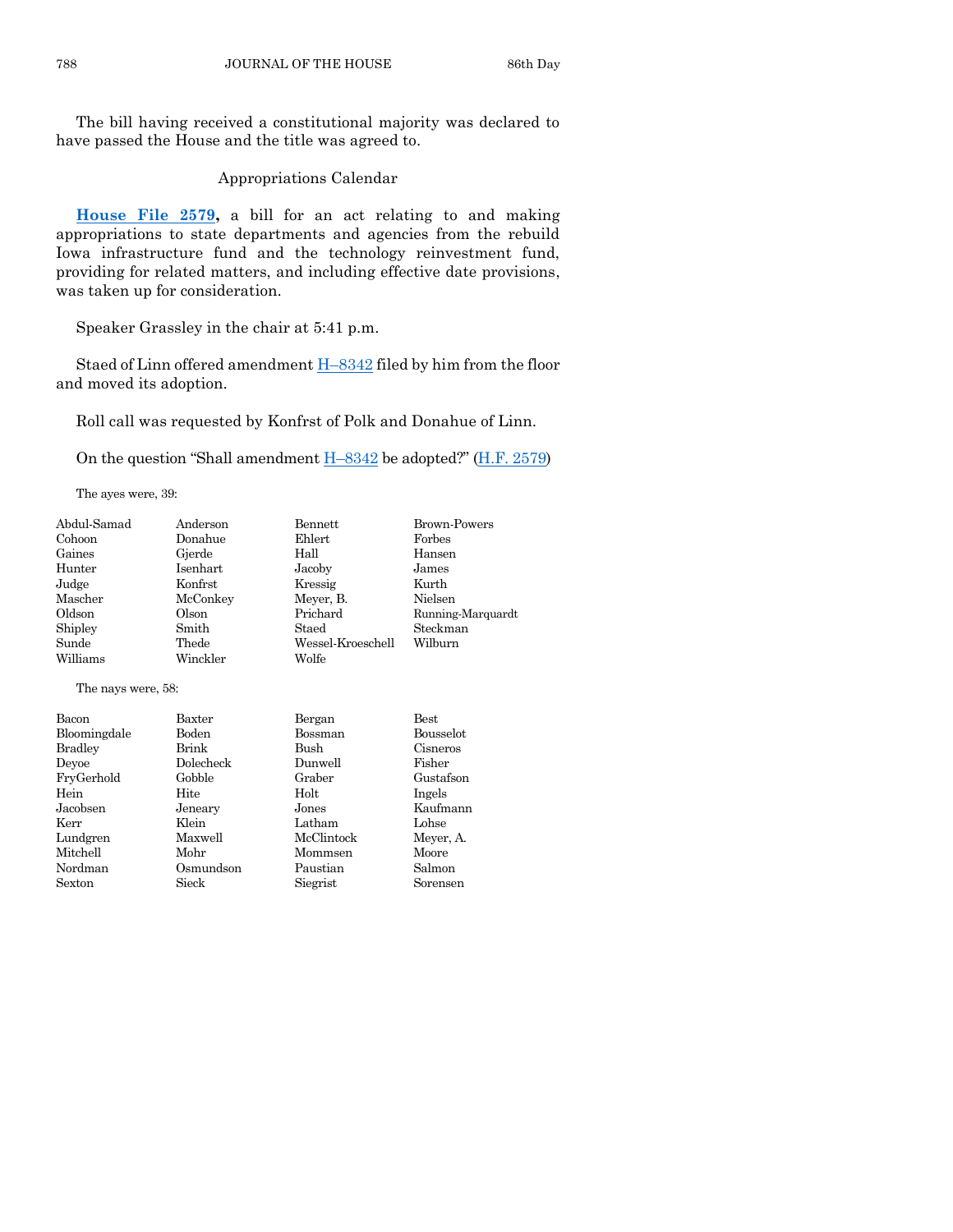| Stone                    | Thompson | Thorup     | Westrich |
|--------------------------|----------|------------|----------|
| Wheeler                  | Wills    | Windschitl | Worthan  |
| Speaker                  |          |            |          |
| Grassley                 |          |            |          |
| Absent or not voting, 3: |          |            |          |

| Andrews | Bohannan | Cahill |
|---------|----------|--------|
|         |          |        |

Amendment **H**-[8342](https://www.legis.iowa.gov/legislation/BillBook?ga=89&ba=H8342) lost.

Mascher of Johnson offered amendment **H**–[8341](https://www.legis.iowa.gov/legislation/BillBook?ga=89&ba=H8341) filed by her from the floor and moved its adoption.

Roll call was requested by Mascher of Johnson and Donahue of Linn.

On the question "Shall amendment  $H-8341$  $H-8341$  be adopted?" ( $H.F. 2579$ )

The ayes were, 39:

| Abdul-Samad              | Anderson          | <b>Bennett</b>    | Brink            |
|--------------------------|-------------------|-------------------|------------------|
| <b>Brown-Powers</b>      | Cohoon            | Donahue           | Ehlert           |
| Forbes                   | Gaines            | Gjerde            | Gobble           |
| Hall                     | Hansen            | Hunter            | Isenhart         |
| Jacoby                   | James             | Judge             | Konfrst          |
| Kressig                  | Kurth             | Mascher           | McConkey         |
| Meyer, B.                | Nielsen           | Oldson            | Olson            |
| Prichard                 | Running-Marquardt | Staed             | Steckman         |
| Sunde                    | Thede             | Wessel-Kroeschell | Wilburn          |
| Williams                 | Winckler          | Wolfe             |                  |
| The nays were, 57:       |                   |                   |                  |
| Bacon                    | Baxter            | Bergan            | <b>Best</b>      |
| Bloomingdale             | <b>Boden</b>      | Bossman           | <b>Bousselot</b> |
| <b>Bradley</b>           | <b>Bush</b>       | Cisneros          | Devoe            |
| Dolecheck                | Dunwell           | Fisher            | Fry              |
| Gerhold                  | Graber            | Gustafson         | Hein             |
| Hite                     | Holt              | Ingels            | Jacobsen         |
| Jeneary                  | Jones             | Kaufmann          | Kerr             |
| Klein                    | Latham            | Lohse             | Lundgren         |
| Maxwell                  | McClintock        | Meyer, A.         | Mitchell         |
| Mohr                     | Mommsen           | Moore             | Nordman          |
| Osmundson                | Paustian          | Salmon            | Sexton           |
| Shipley                  | Sieck             | Siegrist          | Sorensen         |
| Stone                    | Thompson          | Thorup            | Westrich         |
| Wheeler                  | Wills             | Windschitl        | Worthan          |
| Speaker<br>Grassley      |                   |                   |                  |
| Absent or not voting, 4: |                   |                   |                  |
| Andrews                  | Bohannan          | Cahill            | Smith            |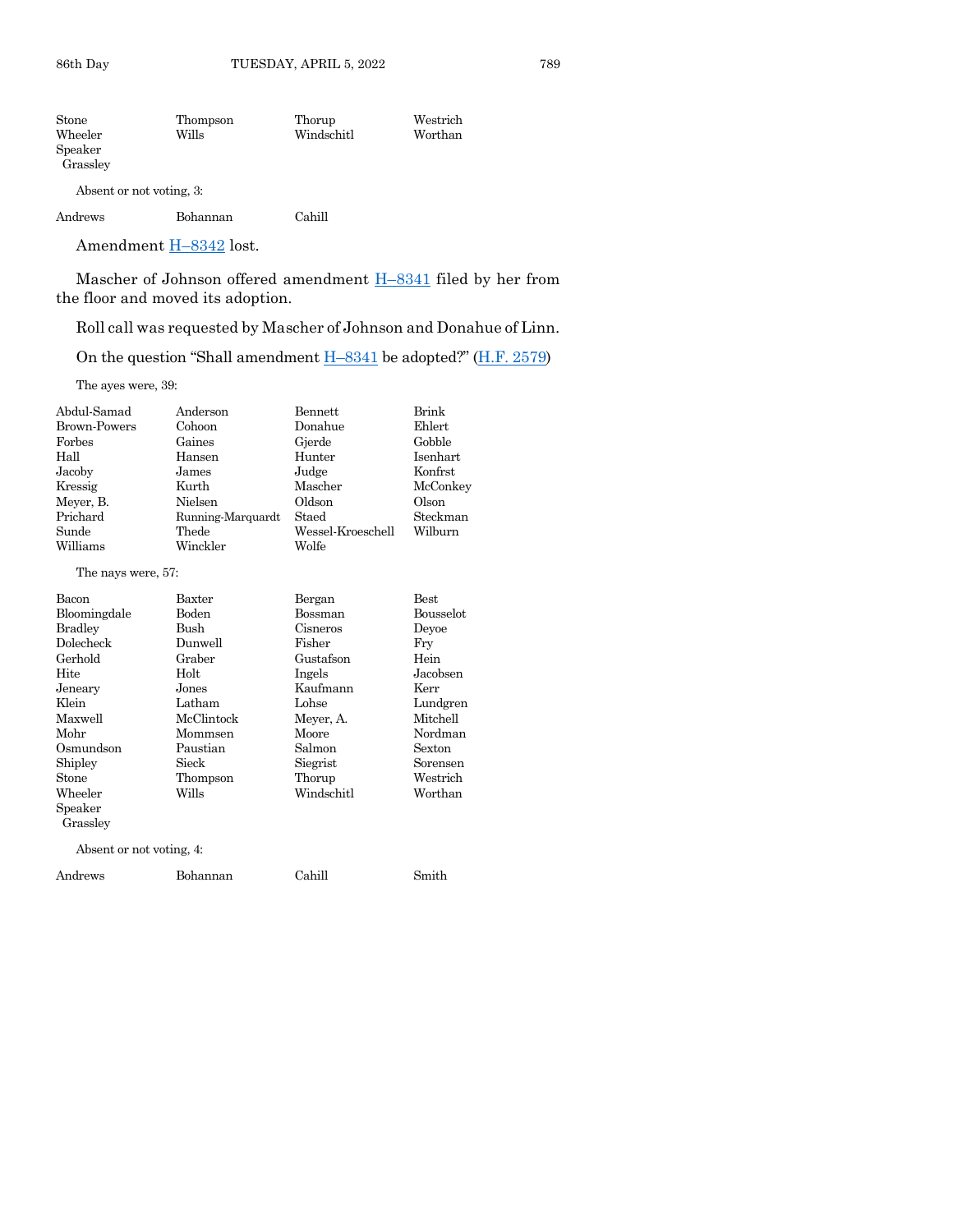Amendment H–[8341](https://www.legis.iowa.gov/legislation/BillBook?ga=89&ba=H8341) lost.

Anderson of Polk asked and received unanimous consent to withdraw amendment  $H-8340$  $H-8340$  filed by her from the floor.

Mascher of Johnson offered amendment H–[8339](https://www.legis.iowa.gov/legislation/BillBook?ga=89&ba=H8339) filed by her from the floor and moved its adoption.

Roll call was requested by Mascher of Johnson and Donahue of Linn.

On the question "Shall amendment H–[8339](https://www.legis.iowa.gov/legislation/BillBook?ga=89&ba=H8339) be adopted?" ([H.F. 2579\)](https://www.legis.iowa.gov/legislation/BillBook?ga=89&ba=HF2579)

The ayes were, 38:

| Abdul-Samad | Anderson          | Bennett           | <b>Brown-Powers</b> |
|-------------|-------------------|-------------------|---------------------|
| Cohoon      | Donahue           | Ehlert            | Forbes              |
| Gjerde      | Hall              | Hansen            | Hunter              |
| Isenhart    | Jacoby            | James             | Judge               |
| Konfrst     | Kressig           | Kurth             | Mascher             |
| McConkey    | Meyer, B.         | Nielsen           | Oldson              |
| Olson       | Prichard          | Running-Marquardt | Smith               |
| Staed       | Steckman          | Stone             | Sunde               |
| Thede       | Wessel-Kroeschell | Wilburn           | Williams            |
| Winckler    | Wolfe             |                   |                     |

#### The nays were, 57:

Jones

| Bacon                    | Baxter     | Bergan    | <b>Best</b> |
|--------------------------|------------|-----------|-------------|
| Bloomingdale             | Boden      | Bossman   | Bousselot   |
| Bradley                  | Brink      | Bush      | Cisneros    |
| Devoe                    | Dolecheck  | Dunwell   | Fisher      |
| FryGerhold               | Gobble     | Graber    | Gustafson   |
| Hein                     | Hite       | Holt      | Ingels      |
| Jacobsen                 | Jeneary    | Kaufmann  | Kerr        |
| Klein                    | Latham     | Lohse     | Lundgren    |
| Maxwell                  | McClintock | Meyer, A. | Mitchell    |
| Mohr                     | Mommsen    | Moore     | Nordman     |
| Osmundson                | Paustian   | Salmon    | Sexton      |
| Shipley                  | Sieck      | Siegrist  | Sorensen    |
| Thompson                 | Thorup     | Westrich  | Wheeler     |
| Wills                    | Windschitl | Worthan   | Speaker     |
|                          |            |           | Grassley    |
| Absent or not voting, 5: |            |           |             |
| Andrews                  | Bohannan   | Cahill    | Gaines      |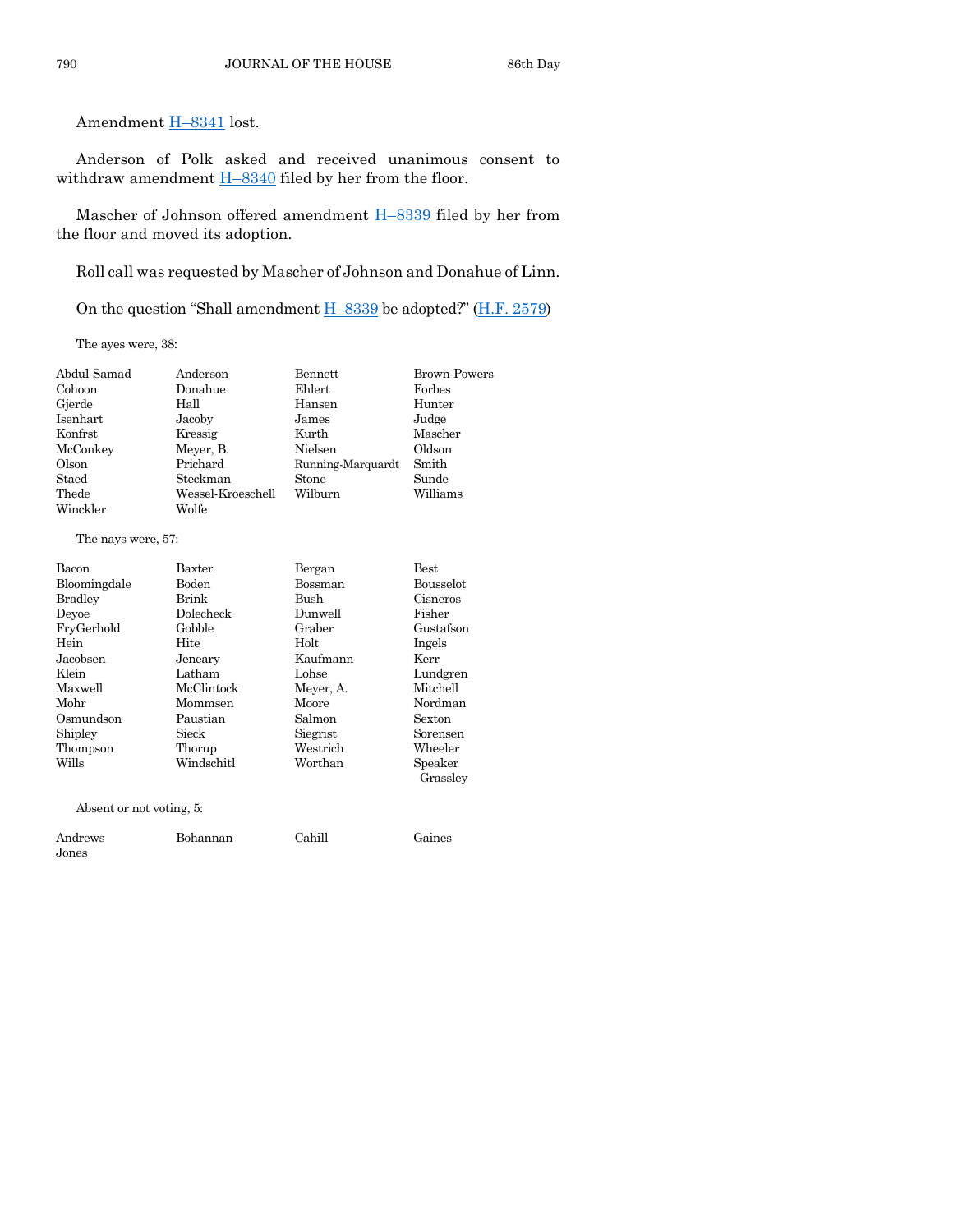Amendment H–[8339](https://www.legis.iowa.gov/legislation/BillBook?ga=89&ba=H8339) lost.

Cohoon of Des Moines offered amendment H–[8336](https://www.legis.iowa.gov/legislation/BillBook?ga=89&ba=H8336) filed by him from the floor and moved its adoption.

Roll call was requested by Cohoon of Des Moines and Donahue of Linn.

On the question "Shall amendment H–[8336](https://www.legis.iowa.gov/legislation/BillBook?ga=89&ba=H8336) be adopted?" ([H.F. 2579\)](https://www.legis.iowa.gov/legislation/BillBook?ga=89&ba=HF2579)

The ayes were, 37:

| Abdul-Samad        | Anderson  | <b>Bennett</b>    | <b>Brown-Powers</b> |
|--------------------|-----------|-------------------|---------------------|
| Cohoon             | Donahue   | Ehlert            | Forbes              |
| Gjerde             | Hall      | Hansen            | Hunter              |
| Isenhart.          | Jacoby    | James             | Judge               |
| Konfrst            | Kressig   | Kurth             | Mascher             |
| McConkey           | Meyer, B. | Nielsen           | Oldson              |
| Olson              | Prichard  | Running-Marquardt | Smith               |
| Staed              | Steckman  | Sunde             | Thede               |
| Wessel-Kroeschell  | Wilburn   | Williams          | Winckler            |
| Wolfe              |           |                   |                     |
| The nays were, 58: |           |                   |                     |
| Bacon              | Baxter    | Bergan            | <b>Best</b>         |
| Bloomingdale       | Boden     | Bossman           | Bousselot           |
| Bradley            | Brink     | Bush              | Cisneros            |

| <b>Bradley</b>           | Brink      | Bush       | Cisneros  |
|--------------------------|------------|------------|-----------|
| Devoe                    | Dolecheck  | Dunwell    | Fisher    |
| FryGerhold               | Gobble     | Graber     | Gustafson |
| Hein                     | Hite       | Holt       | Ingels    |
| Jacobsen                 | Jeneary    | Kaufmann   | Kerr      |
| Klein                    | Latham     | Lohse      | Lundgren  |
| Maxwell                  | McClintock | Meyer, A.  | Mitchell  |
| Mohr                     | Mommsen    | Moore      | Nordman   |
| Osmundson                | Paustian   | Salmon     | Sexton    |
| Shipley                  | Sieck      | Siegrist   | Sorensen  |
| Stone                    | Thompson   | Thorup     | Westrich  |
| Wheeler                  | Wills      | Windschitl | Worthan   |
| Speaker                  |            |            |           |
| Grassley                 |            |            |           |
| Absent or not voting, 5: |            |            |           |
| Andrews<br>Jones         | Bohannan   | Cahill     | Gaines    |

Amendment **H-[8336](https://www.legis.iowa.gov/legislation/BillBook?ga=89&ba=H8336)** lost.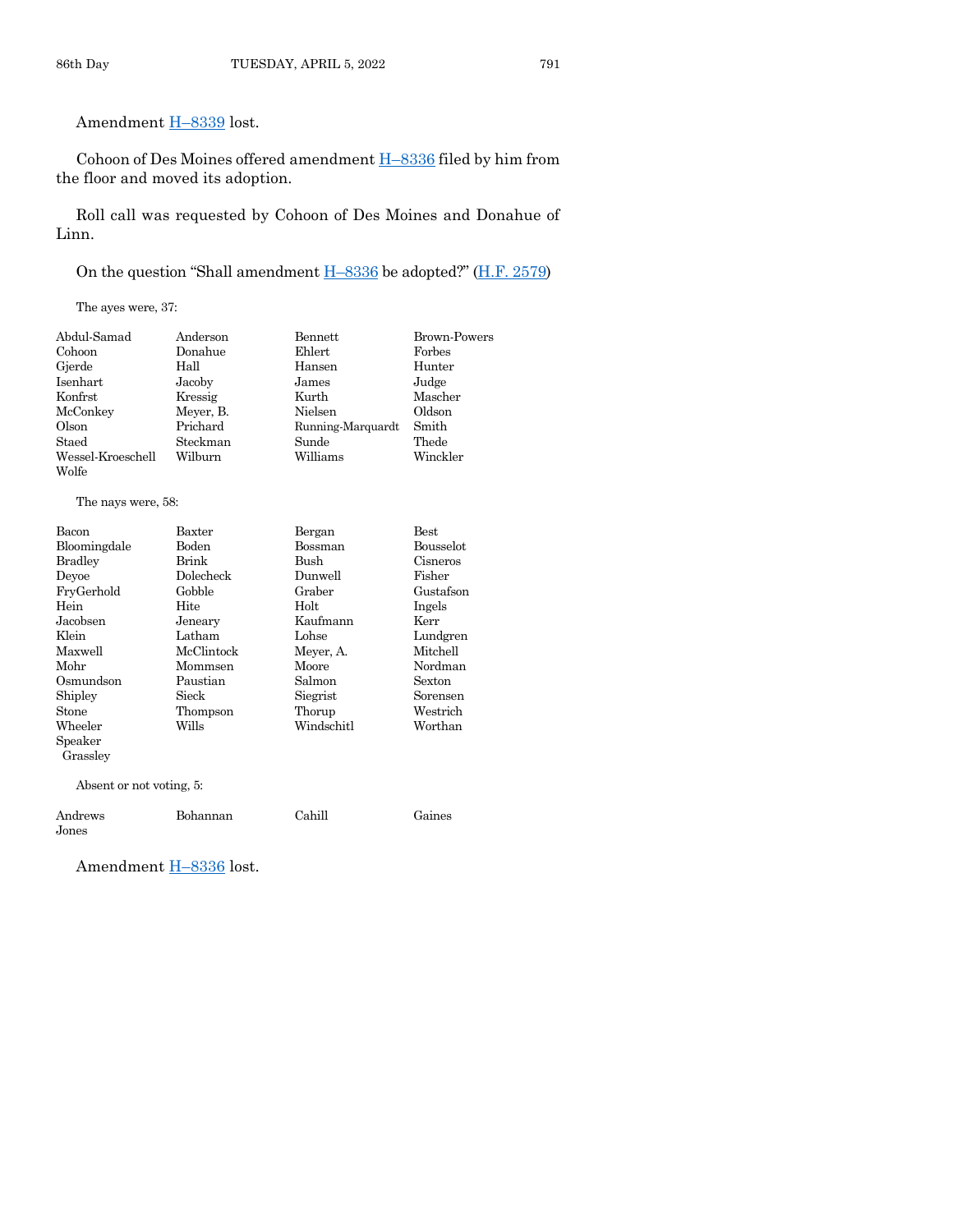Bennett of Linn offered amendment H–[8338](https://www.legis.iowa.gov/legislation/BillBook?ga=89&ba=H8338) filed by her and Kressig of Black Hawk from the floor and moved its adoption.

Roll call was requested by Bennett of Linn and Donahue of Linn.

On the question "Shall amendment H–[8338](https://www.legis.iowa.gov/legislation/BillBook?ga=89&ba=H8338) be adopted?" [\(H.F. 2579\)](https://www.legis.iowa.gov/legislation/BillBook?ga=89&ba=HF2579)

The ayes were, 37:

| Abdul-Samad       | Anderson  | Bennett           | <b>Brown-Powers</b> |
|-------------------|-----------|-------------------|---------------------|
| Cohoon            | Donahue   | Ehlert            | Forbes              |
| Gjerde            | Hall      | Hansen            | Hunter              |
| Isenhart          | Jacoby    | James             | Judge               |
| Konfrst           | Kressig   | Kurth             | Mascher             |
| McConkey          | Meyer, B. | Nielsen           | Oldson              |
| Olson             | Prichard  | Running-Marquardt | Smith               |
| Staed             | Steckman  | Sunde             | Thede               |
| Wessel-Kroeschell | Wilburn   | Williams          | Winckler            |
| Wolfe             |           |                   |                     |

The nays were, 58:

| Bacon                    | Baxter     | Bergan     | Best             |  |
|--------------------------|------------|------------|------------------|--|
| Bloomingdale             | Boden      | Bossman    | <b>Bousselot</b> |  |
| <b>Bradley</b>           | Brink      | Bush       | Cisneros         |  |
| Deyoe                    | Dolecheck  | Dunwell    | Fisher           |  |
| FryGerhold               | Gobble     | Graber     | Gustafson        |  |
| Hein                     | Hite       | Holt       | Ingels           |  |
| Jacobsen                 | Jeneary    | Kaufmann   | Kerr             |  |
| Klein                    | Latham     | Lohse      | Lundgren         |  |
| Maxwell                  | McClintock | Meyer, A.  | Mitchell         |  |
| Mohr                     | Mommsen    | Moore      | Nordman          |  |
| Osmundson                | Paustian   | Salmon     | Sexton           |  |
| Shipley                  | Sieck      | Siegrist   | Sorensen         |  |
| Stone                    | Thompson   | Thorup     | Westrich         |  |
| Wheeler                  | Wills      | Windschitl | Worthan          |  |
| Speaker                  |            |            |                  |  |
| Grassley                 |            |            |                  |  |
| Absent or not voting, 5: |            |            |                  |  |

Andrews Bohannan Cahill Gaines Jones

Amendment **H-[8338](https://www.legis.iowa.gov/legislation/BillBook?ga=89&ba=H8338)** lost.

Boden of Warren asked and received unanimous consent to withdraw amendment  $H-8318$  $H-8318$  filed by her from the floor.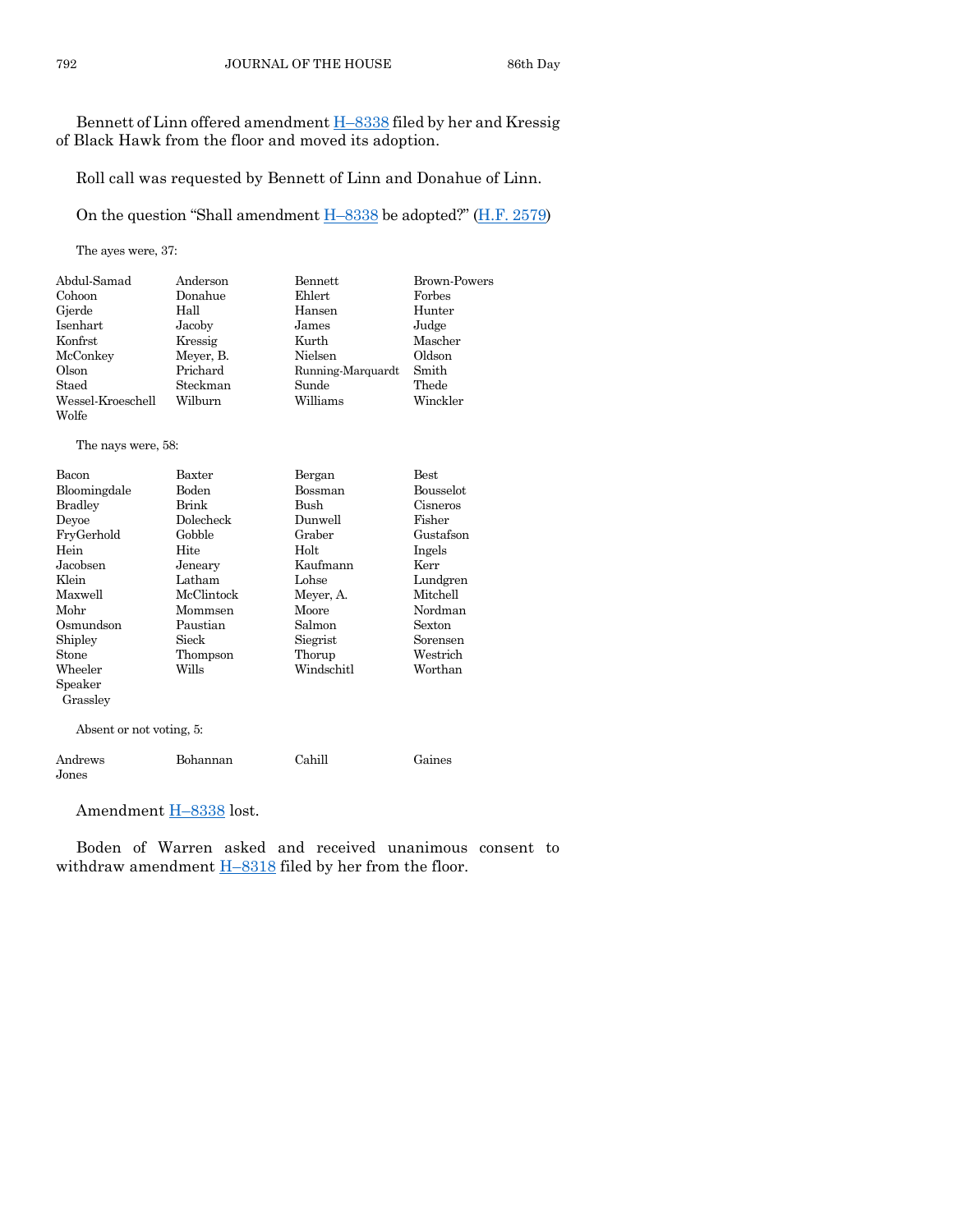Boden of Warren offered amendment H–[8321](https://www.legis.iowa.gov/legislation/BillBook?ga=89&ba=H8321) filed by her from the floor and moved its adoption.

Amendment **H**-[8321](https://www.legis.iowa.gov/legislation/BillBook?ga=89&ba=H8321) was adopted.

Gobble of Polk offered amendment H–[8319](https://www.legis.iowa.gov/legislation/BillBook?ga=89&ba=H8319) filed by him from the floor and moved its adoption.

Amendment **H**-[8319](https://www.legis.iowa.gov/legislation/BillBook?ga=89&ba=H8319) was adopted.

Mascher of Johnson offered amendment H–[8337](https://www.legis.iowa.gov/legislation/BillBook?ga=89&ba=H8337) filed by her from the floor and moved its adoption.

Roll call was requested by Mascher of Johnson and Donahue of Linn.

On the question "Shall amendment H–[8337](https://www.legis.iowa.gov/legislation/BillBook?ga=89&ba=H8337) be adopted?" ([H.F. 2579\)](https://www.legis.iowa.gov/legislation/BillBook?ga=89&ba=HF2579)

The ayes were, 37:

| Abdul-Samad       | Anderson  | Bennett           | <b>Brown-Powers</b> |
|-------------------|-----------|-------------------|---------------------|
| Cohoon            | Donahue   | Ehlert            | Forbes              |
| Gjerde            | Hall      | Hansen            | Hunter              |
| Isenhart          | Jacoby    | James             | Judge               |
| Konfrst           | Kressig   | Kurth             | Mascher             |
| McConkey          | Meyer, B. | Nielsen           | Oldson              |
| Olson             | Prichard  | Running-Marquardt | Smith               |
| Staed             | Steckman  | Sunde             | Thede               |
| Wessel-Kroeschell | Wilburn   | Williams          | Winckler            |
| Wolfe             |           |                   |                     |
|                   |           |                   |                     |

The nays were, 58:

| Bacon        | Baxter     | Bergan     | <b>Best</b>      |
|--------------|------------|------------|------------------|
| Bloomingdale | Boden      | Bossman    | <b>Bousselot</b> |
| Bradley      | Brink      | Bush       | Cisneros         |
| Deyoe        | Dolecheck  | Dunwell    | Fisher           |
| FrvGerhold   | Gobble     | Graber     | Gustafson        |
| Hein         | Hite       | Holt       | Ingels           |
| Jacobsen     | Jeneary    | Kaufmann   | Kerr             |
| Klein        | Latham     | Lohse      | Lundgren         |
| Maxwell      | McClintock | Meyer, A.  | Mitchell         |
| Mohr         | Mommsen    | Moore      | Nordman          |
| Osmundson    | Paustian   | Salmon     | Sexton           |
| Shipley      | Sieck      | Siegrist   | Sorensen         |
| Stone        | Thompson   | Thorup     | Westrich         |
| Wheeler      | Wills      | Windschitl | Worthan          |
| $S$ peaker   |            |            |                  |

Grassley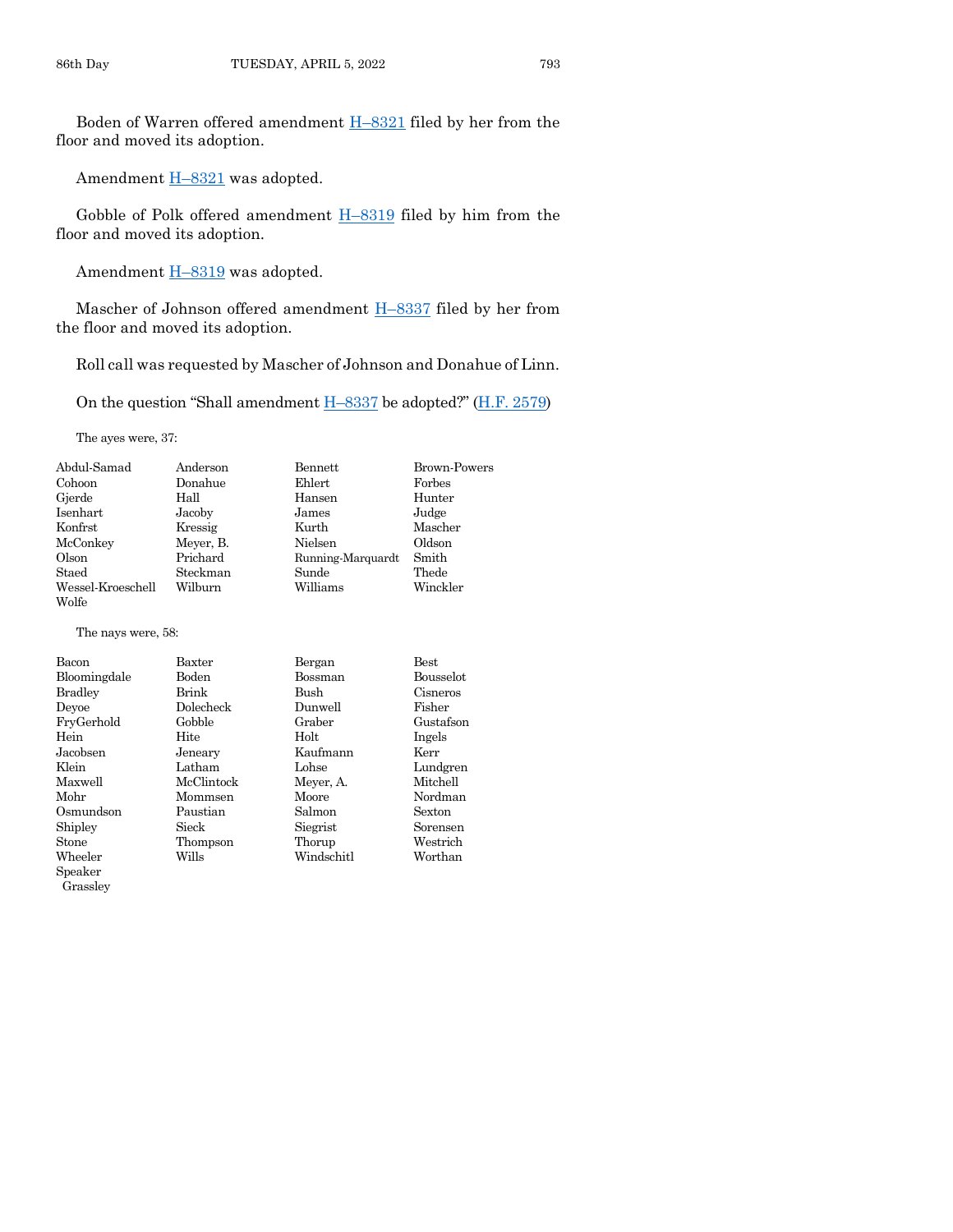Absent or not voting, 5:

| Andrews | Bohannan | Cahill | Gaines |
|---------|----------|--------|--------|
| Jones   |          |        |        |

Amendment H–[8337](https://www.legis.iowa.gov/legislation/BillBook?ga=89&ba=H8337) lost.

Bossman of Woodbury moved that the bill be read a last time now and placed upon its passage which motion prevailed and the bill was read a last time.

On the question "Shall the bill pass?" ([H.F. 2579\)](https://www.legis.iowa.gov/legislation/BillBook?ga=89&ba=HF2579)

The ayes were, 95:

| Abdul-Samad          | Anderson          | Bacon      | Baxter         |
|----------------------|-------------------|------------|----------------|
| Bennett              | Bergan            | Best       | Bloomingdale   |
| Boden                | Bossman           | Bousselot  | <b>Bradley</b> |
| Brink                | Brown-Powers      | Bush       | Cisneros       |
| Cohoon               | Devoe             | Dolecheck  | Donahue        |
| Dunwell              | Ehlert            | Fisher     | Forbes         |
| Fry                  | Gerhold           | Gjerde     | Gobble         |
| Graber               | Gustafson         | Hall       | Hansen         |
| Hein                 | Hite              | Holt       | Hunter         |
| Ingels               | <b>Isenhart</b>   | Jacobsen   | Jacoby         |
| James                | Jeneary           | Judge      | Kaufmann       |
| Kerr                 | Klein             | Konfrst    | Kressig        |
| Kurth                | Latham            | Lohse      | Lundgren       |
| Mascher              | Maxwell           | McClintock | McConkey       |
| Meyer, A.            | Meyer, B.         | Mitchell   | Mohr           |
| Mommsen              | Moore             | Nielsen    | Nordman        |
| Oldson               | Olson             | Osmundson  | Paustian       |
| Prichard             | Running-Marquardt | Salmon     | Sexton         |
| Shipley              | Sieck             | Siegrist   | Smith          |
| Sorensen             | Staed             | Steckman   | Stone          |
| Sunde                | Thede             | Thompson   | Thorup         |
| Wessel-Kroeschell    | Westrich          | Wheeler    | Wilburn        |
| Williams             | Wills             | Winckler   | Windschitl     |
| Wolfe                | Worthan           | Speaker    |                |
|                      |                   | Grassley   |                |
| The nays were, none. |                   |            |                |

Absent or not voting, 5:

| Andrews | Bohannan | Cahill | Gaines |
|---------|----------|--------|--------|
| Jones   |          |        |        |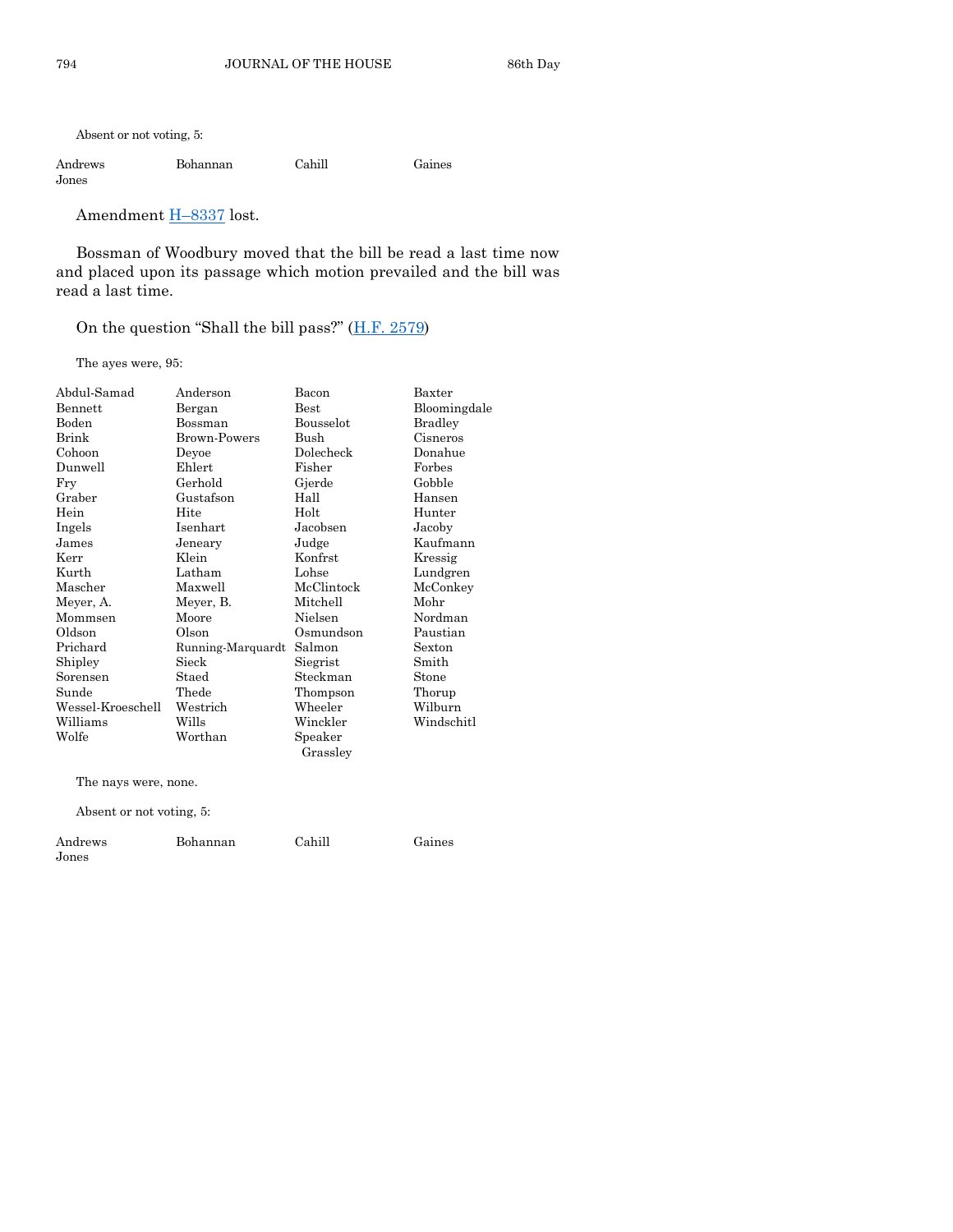The bill having received a constitutional majority was declared to have passed the House and the title, as amended, was agreed to.

**[House File 2578,](https://www.legis.iowa.gov/legislation/BillBook?ga=89&ba=HF2578)** a bill for an act relating to appropriations for health and human services and veterans and including other related provisions and appropriations, providing penalties, and including effective date and retroactive and other applicability date provisions, was taken up for consideration.

Brown-Powers of Black Hawk offered amendment H–[8323](https://www.legis.iowa.gov/legislation/BillBook?ga=89&ba=H8323) filed by her from the floor and moved its adoption.

Roll call was requested by Brown-Powers of Black Hawk and Donahue of Linn.

On the question "Shall amendment H–[8323](https://www.legis.iowa.gov/legislation/BillBook?ga=89&ba=H8323) be adopted?" ([H.F. 2578\)](https://www.legis.iowa.gov/legislation/BillBook?ga=89&ba=HF2578)

The ayes were, 37:

| Abdul-Samad                | Anderson  | Bennett           | <b>Brown-Powers</b> |
|----------------------------|-----------|-------------------|---------------------|
| Cohoon                     | Donahue   | Ehlert            | Forbes              |
| Gjerde                     | Hall      | Hansen            | Hunter              |
| Isenhart                   | Jacoby    | James             | Judge               |
| Konfrst                    | Kressig   | Kurth             | Mascher             |
| McConkey                   | Meyer, B. | Nielsen           | Oldson              |
| Olson                      | Prichard  | Running-Marquardt | Smith               |
| Staed                      | Steckman  | Sunde             | Thede               |
| Wessel-Kroeschell<br>Wolfe | Wilburn   | Williams          | Winckler            |

The nays were, 58:

| <b>Bacon</b>   | Baxter       | Bergan         | <b>Best</b>      |
|----------------|--------------|----------------|------------------|
| Bloomingdale   | <b>Boden</b> | <b>Bossman</b> | <b>Bousselot</b> |
| <b>Bradley</b> | Brink        | Bush           | Cisneros         |
| Devoe          | Dolecheck    | Dunwell        | Fisher           |
| FryGerhold     | Gobble       | Graber         | Gustafson        |
| Hein           | Hite         | Holt           | Ingels           |
| Jacobsen       | Jeneary      | Kaufmann       | Kerr             |
| Klein          | Latham       | Lohse          | Lundgren         |
| Maxwell        | McClintock   | Meyer, A.      | Mitchell         |
| Mohr           | Mommsen      | Moore          | Nordman          |
| Osmundson      | Paustian     | Salmon         | Sexton           |
| Shipley        | Sieck        | Siegrist       | Sorensen         |
| Stone          | Thompson     | Thorup         | Westrich         |
| Wheeler        | Wills        | Windschitl     | Worthan          |
| Speaker        |              |                |                  |

Grassley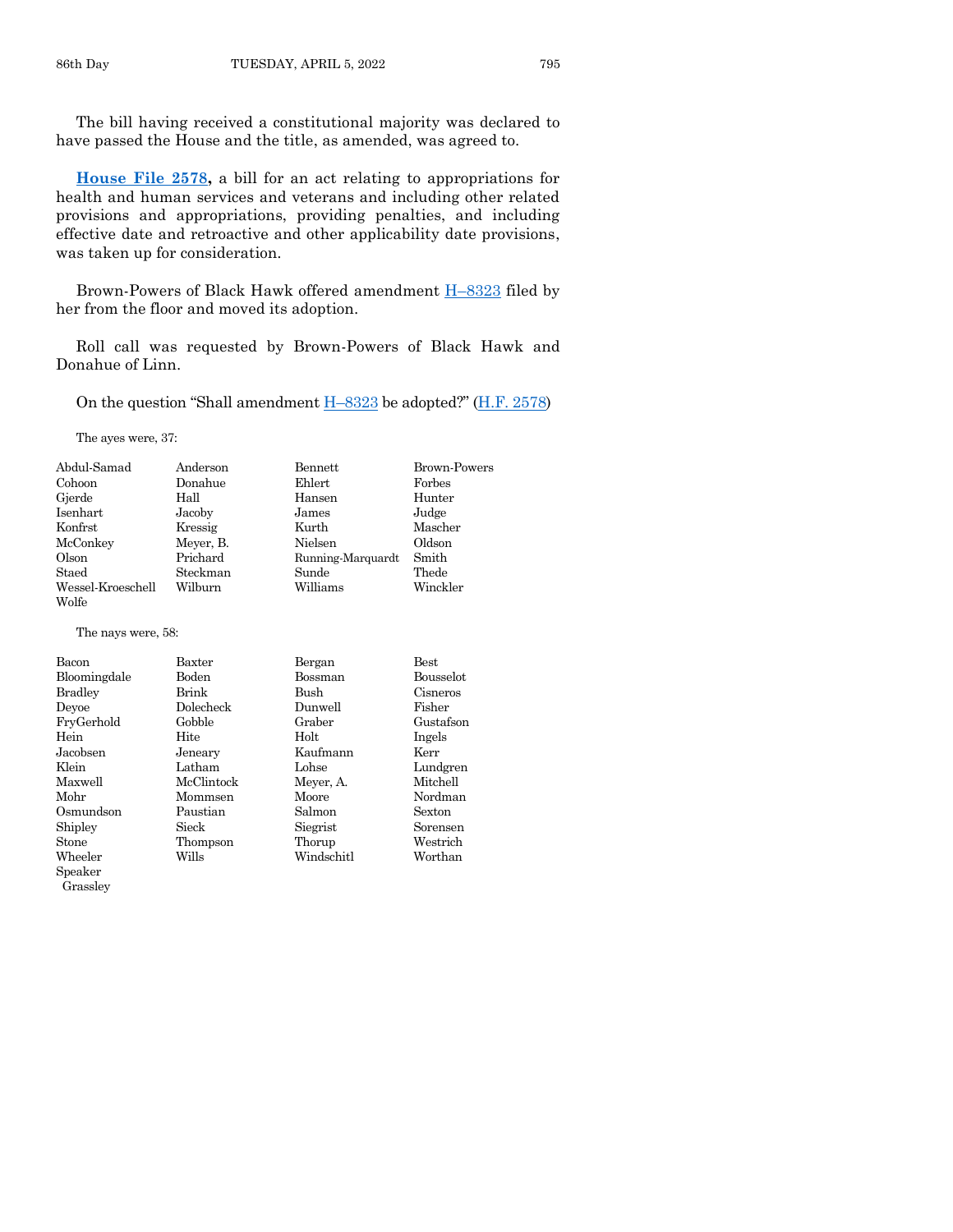Absent or not voting, 5:

| Andrews | Bohannan | Cahill | Gaines |
|---------|----------|--------|--------|
| Jones   |          |        |        |

## Amendment H–[8323](https://www.legis.iowa.gov/legislation/BillBook?ga=89&ba=H8323) lost.

Anderson of Polk offered amendment H–[8328](https://www.legis.iowa.gov/legislation/BillBook?ga=89&ba=H8328) filed by her from the floor and moved its adoption.

Roll call was requested by Anderson of Polk and Donahue of Linn.

On the question "Shall amendment  $H$ –[8328](https://www.legis.iowa.gov/legislation/BillBook?ga=89&ba=H8328) be adopted?" ( $H.F. 2578$ )

The ayes were, 37:

| Abdul-Samad        | Anderson   | <b>Bennett</b>    | <b>Brown-Powers</b> |
|--------------------|------------|-------------------|---------------------|
| Cohoon             | Donahue    | Ehlert            | Forbes              |
| Gjerde             | Hall       | Hansen            | Hunter              |
| <b>Isenhart</b>    | Jacoby     | James             | Judge               |
| Konfrst            | Kressig    | Kurth             | Mascher             |
| McConkey           | Meyer, B.  | Nielsen           | Oldson              |
| Olson              | Prichard   | Running-Marquardt | Smith               |
| Staed              | Steckman   | Sunde             | Thede               |
| Wessel-Kroeschell  | Wilburn    | Williams          | Winckler            |
| Wolfe              |            |                   |                     |
| The nays were, 58: |            |                   |                     |
| Bacon              | Baxter     | Bergan            | <b>Best</b>         |
| Bloomingdale       | Boden      | Bossman           | <b>Bousselot</b>    |
| <b>Bradley</b>     | Brink      | Bush              | Cisneros            |
| Devoe              | Dolecheck  | Dunwell           | Fisher              |
| FryGerhold         | Gobble     | Graber            | Gustafson           |
| Hein               | Hite       | Holt              | Ingels              |
| Jacobsen           | Jeneary    | Kaufmann          | Kerr                |
| Klein              | Latham     | Lohse             | Lundgren            |
| Maxwell            | McClintock | Meyer, A.         | Mitchell            |
| Mohr               | Mommsen    | Moore             | Nordman             |
| Osmundson          | Paustian   | Salmon            | Sexton              |
| Shipley            | Sieck      | Siegrist          | Sorensen            |
| Stone              | Thompson   | Thorup            | Westrich            |
| Wheeler            | Wills      | Windschitl        | Worthan             |

Absent or not voting, 5:

Speaker Grassley

| Andrews | Bohannan | Cahill | Gaines |
|---------|----------|--------|--------|
| Jones   |          |        |        |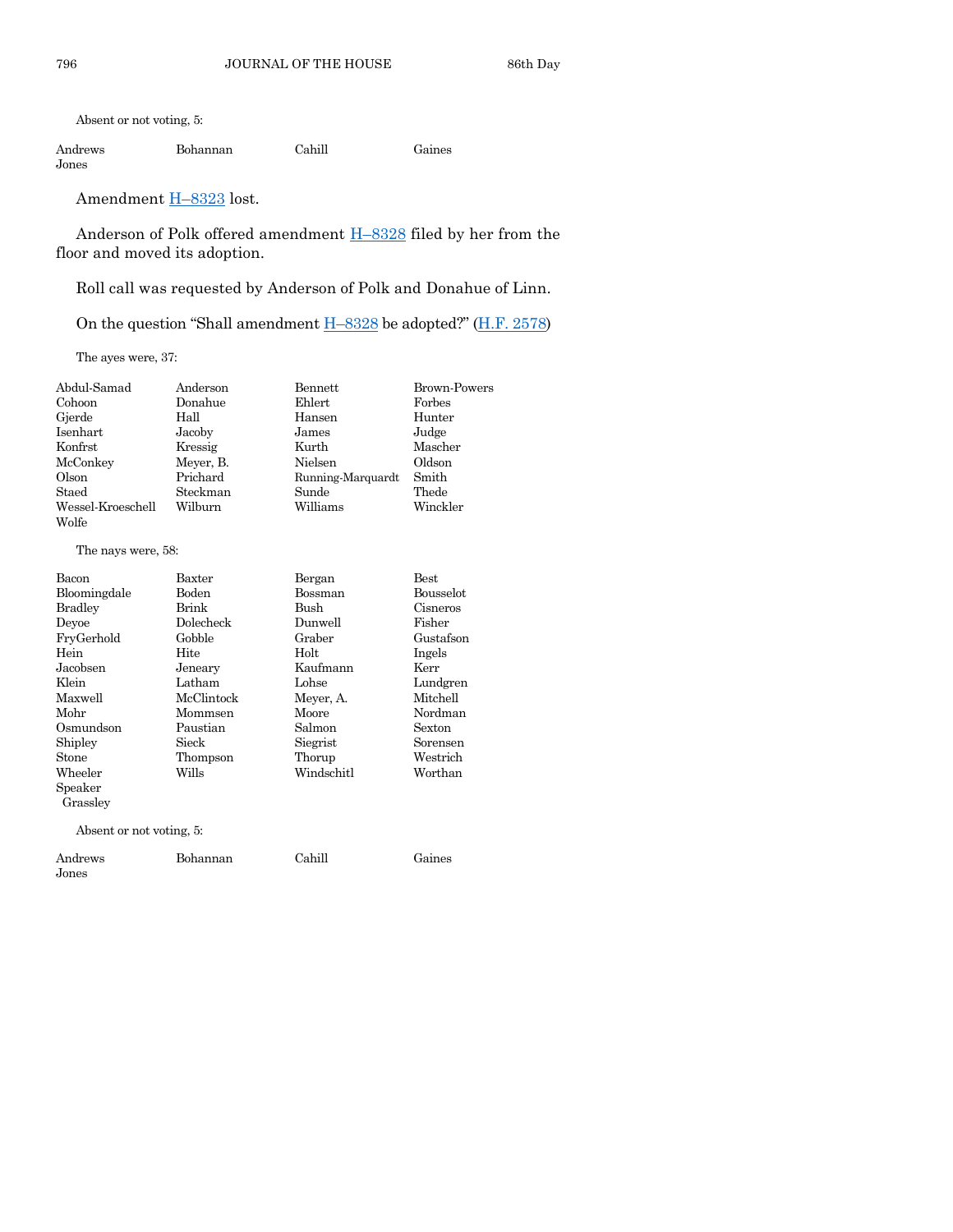Amendment H–[8328](https://www.legis.iowa.gov/legislation/BillBook?ga=89&ba=H8328) lost.

Hansen of Woodbury offered amendment **H**-[8331](https://www.legis.iowa.gov/legislation/BillBook?ga=89&ba=H8331) filed by him and Hall of Woodbury from the floor and moved its adoption.

Roll call was requested by Hansen of Woodbury and Hall of Woodbury.

On the question "Shall amendment H–[8331](https://www.legis.iowa.gov/legislation/BillBook?ga=89&ba=H8331) be adopted?" ([H.F. 2578\)](https://www.legis.iowa.gov/legislation/BillBook?ga=89&ba=HF2578)

The ayes were, 38:

| Abdul-Samad         | Anderson          | Bennett   | Bossman           |
|---------------------|-------------------|-----------|-------------------|
| <b>Brown-Powers</b> | Cohoon            | Donahue   | Ehlert            |
| Forbes              | Gjerde            | Hall      | Hansen            |
| Hunter              | Isenhart          | Jacoby    | James             |
| Judge               | Konfrst           | Kressig   | Kurth             |
| Mascher             | McConkey          | Meyer, B. | Nielsen           |
| Oldson              | Olson             | Prichard  | Running-Marquardt |
| Smith               | Staed             | Steckman  | Sunde             |
| Thede               | Wessel-Kroeschell | Wilburn   | Williams          |
| Winckler            | Wolfe             |           |                   |
|                     |                   |           |                   |

The nays were, 56:

| <b>Bacon</b>             | Baxter     | Bergan           | <b>Best</b>         |
|--------------------------|------------|------------------|---------------------|
| Bloomingdale             | Boden      | <b>Bousselot</b> | <b>Bradley</b>      |
| Brink                    | Bush       | Cisneros         | Devoe               |
| Dolecheck                | Dunwell    | Fisher           | Fry                 |
| Gerhold                  | Gobble     | Graber           | Gustafson           |
| Hein                     | Hite       | Ingels           | Jacobsen            |
| Jeneary                  | Kaufmann   | Kerr             | Klein               |
| Latham                   | Lohse      | Lundgren         | Maxwell             |
| McClintock               | Meyer, A.  | Mitchell         | Mohr                |
| Mommsen                  | Moore      | Nordman          | Osmundson           |
| Paustian                 | Salmon     | Sexton           | Shipley             |
| Sieck                    | Siegrist   | Sorensen         | Stone               |
| Thompson                 | Thorup     | Westrich         | Wheeler             |
| Wills                    | Windschitl | Worthan          | Speaker<br>Grassley |
| Absent or not voting, 6: |            |                  |                     |
|                          |            |                  |                     |

| Andrews       | Bohannan | Cahill | Gaines |
|---------------|----------|--------|--------|
| $_{\rm Holt}$ | Jones    |        |        |

Amendment H–[8331](https://www.legis.iowa.gov/legislation/BillBook?ga=89&ba=H8331) lost.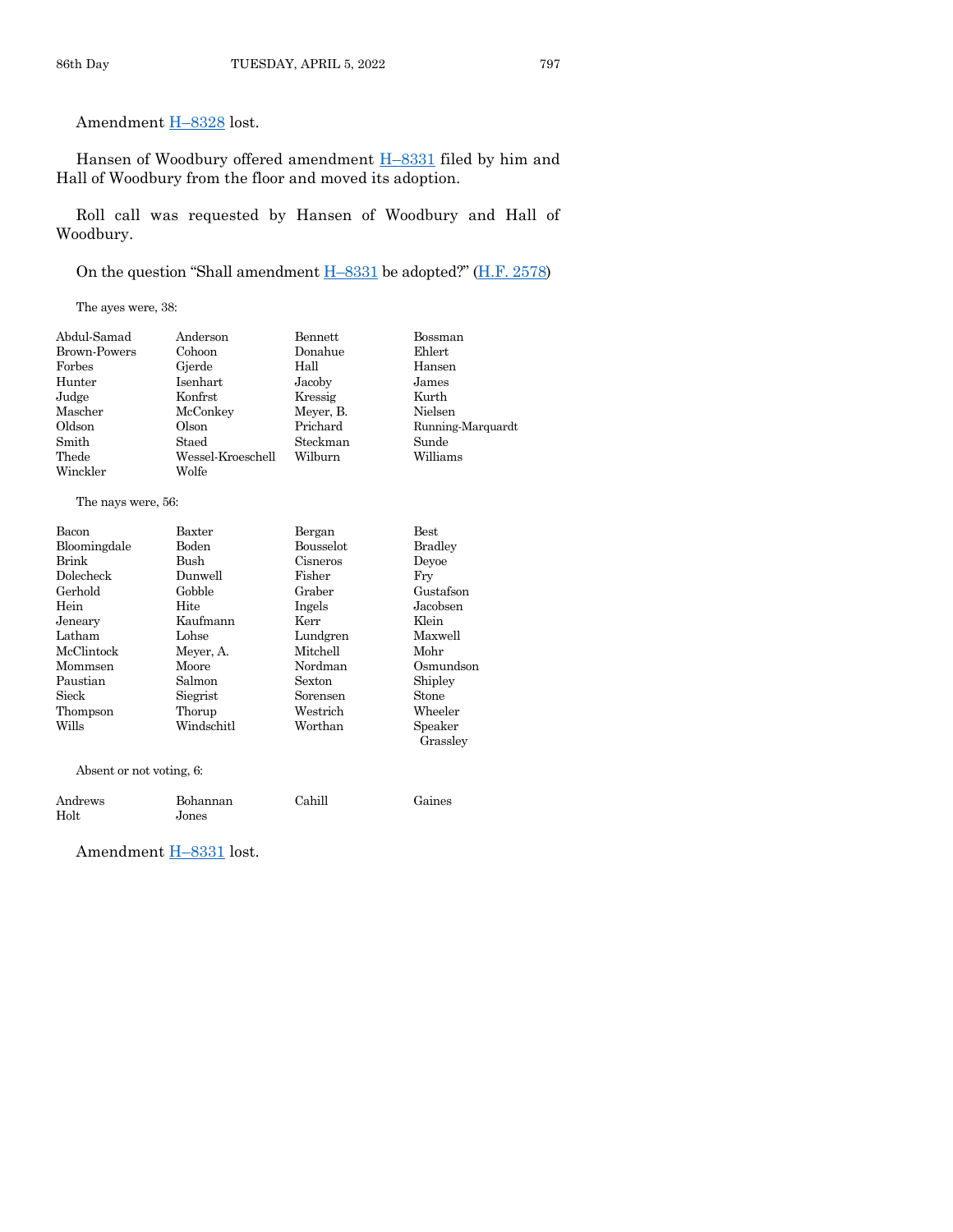Isenhart of Dubuque offered amendment H–[8329](https://www.legis.iowa.gov/legislation/BillBook?ga=89&ba=H8329) filed by him from the floor.

Fry of Clarke rose on a point of order that amendment  $H-8329$  $H-8329$  was not germane.

The Speaker ruled the point well taken and amendment  $H-8329$  $H-8329$  not germane.

Isenhart of Dubuque asked for unanimous consent to suspend the rules to consider amendment H–[8329.](https://www.legis.iowa.gov/legislation/BillBook?ga=89&ba=H8329)

Objection was raised.

Isenhart of Dubuque moved to suspend the rules to consider amendment H–[8329.](https://www.legis.iowa.gov/legislation/BillBook?ga=89&ba=H8329)

Roll call was requested by Isenhart of Dubuque and Donahue of Linn.

On the question "Shall the rules be suspended to consider amendment H–[8329?](https://www.legis.iowa.gov/legislation/BillBook?ga=89&ba=H8329)" [\(H.F. 2578\)](https://www.legis.iowa.gov/legislation/BillBook?ga=89&ba=HF2578)

The ayes were, 37:

| Abdul-Samad       | Anderson  | Bennett                 | Brown-Powers |
|-------------------|-----------|-------------------------|--------------|
| Cohoon            | Donahue   | Ehlert                  | Forbes       |
| Gjerde            | Hall      | Hansen                  | Hunter       |
| Isenhart          | Jacoby    | James                   | Judge        |
| Konfrst           | Kressig   | Kurth                   | Mascher      |
| McConkey          | Meyer, B. | Nielsen                 | Oldson       |
| Olson             | Prichard  | Running-Marquardt Smith |              |
| Staed             | Steckman  | Sunde                   | Thede        |
| Wessel-Kroeschell | Wilburn   | Williams                | Winckler     |
| Wolfe             |           |                         |              |

The nays were, 58:

| Bacon          | Baxter    | Bergan  | <b>Best</b> |
|----------------|-----------|---------|-------------|
| Bloomingdale   | Boden     | Bossman | Bousselot   |
| <b>Bradley</b> | Brink     | Bush    | Cisneros    |
| Devoe          | Dolecheck | Dunwell | Fisher      |
| Fry            | Gerhold   | Gobble  | Graber      |
| Gustafson      | Hein      | Hite    | Holt        |
| Ingels         | Jacobsen  | Jeneary | Kaufmann    |
| Kerr           | Klein     | Latham  | Lohse       |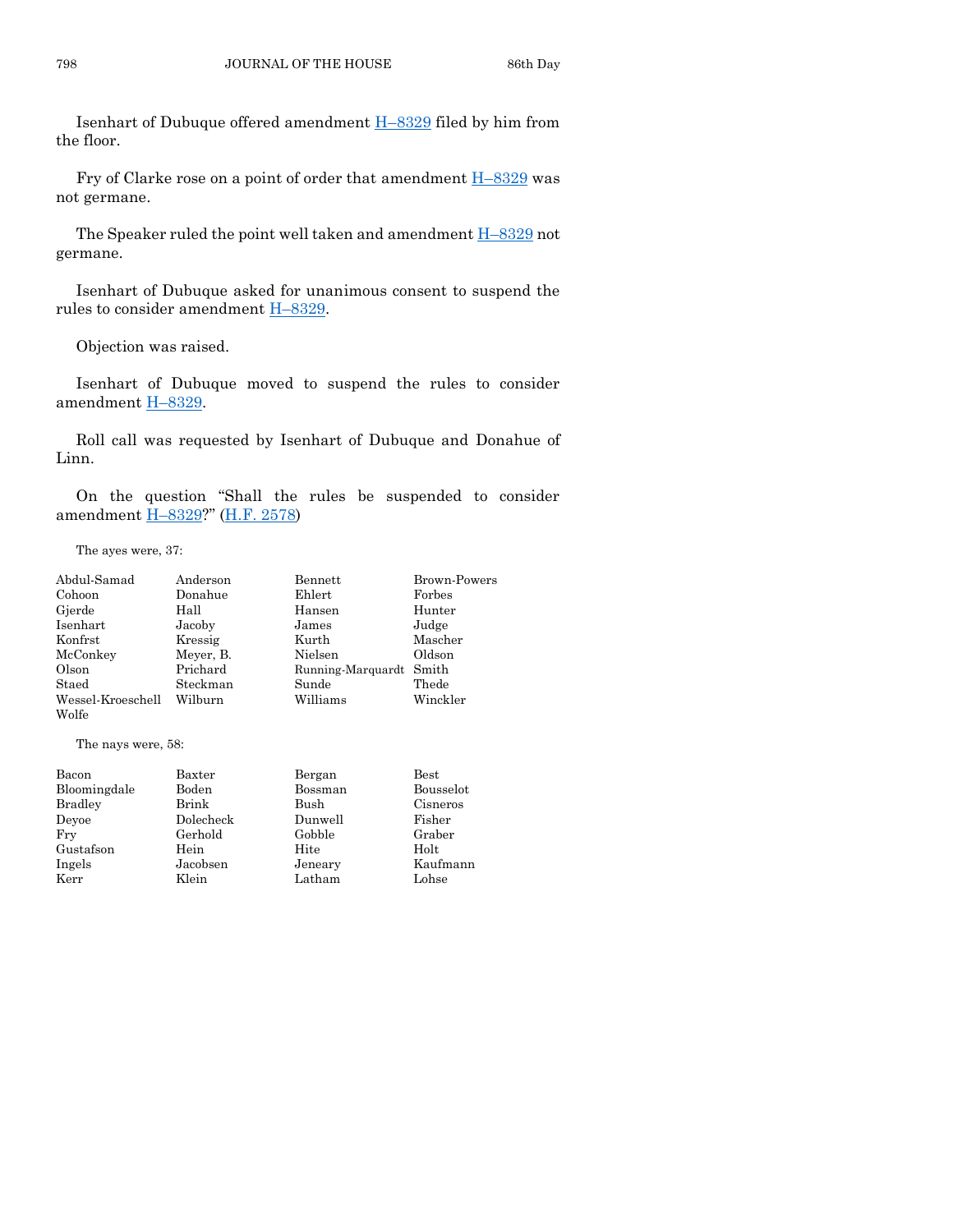| Maxwell   | McClintock | Meyer, A.  |
|-----------|------------|------------|
| Mohr      | Mommsen    | Moore      |
| Osmundson | Paustian   | Salmon     |
| Shipley   | Sieck      | Siegrist   |
| Stone     | Thompson   | Thorup     |
| Wheeler   | Wills      | Windschitl |
| Speaker   |            |            |
| Grassley  |            |            |
|           |            |            |
|           |            |            |

Absent or not voting, 5:

| Andrews       | Bohannan | Cahill | Gaines |
|---------------|----------|--------|--------|
| ${\rm Jones}$ |          |        |        |

The motion to suspend the rules lost.

Kurth of Scott offered amendment H–[8324](https://www.legis.iowa.gov/legislation/BillBook?ga=89&ba=H8324) filed by her from the floor and moved its adoption.

Roll call was requested by Kurth of Scott and Donahue of Linn.

On the question "Shall amendment H–[8324](https://www.legis.iowa.gov/legislation/BillBook?ga=89&ba=H8324) be adopted?" ([H.F. 2578\)](https://www.legis.iowa.gov/legislation/BillBook?ga=89&ba=HF2578)

The ayes were, 40:

| Abdul-Samad         | Anderson          | Bennett   | <b>Bradley</b>    |
|---------------------|-------------------|-----------|-------------------|
| <b>Brown-Powers</b> | Bush              | Cohoon    | Donahue           |
| Ehlert              | Forbes            | Gjerde    | Hall              |
| Hansen              | Hunter            | Isenhart  | Jacoby            |
| James               | Jeneary           | Judge     | Konfrst           |
| Kressig             | Kurth             | Mascher   | McConkey          |
| Meyer, B.           | Nielsen           | Oldson    | Olson             |
| Prichard            | Running-Marquardt | Smith     | Staed             |
| Steckman            | Sunde             | Thede     | Wessel-Kroeschell |
| Wilburn             | Williams          | Winckler  | Wolfe             |
| The nays were, 55:  |                   |           |                   |
| Bacon               | Baxter            | Bergan    | Best              |
| Bloomingdale        | Boden             | Bossman   | Bousselot         |
| Brink               | Cisneros          | Deyoe     | Dolecheck         |
| Dunwell             | Fisher            | Fry       | Gerhold           |
| Gobble              | Graber            | Gustafson | Hein              |
| Hite                | Holt              | Ingels    | Jacobsen          |
| Kaufmann            | Kerr              | Klein     | Latham            |
| Lohse               | Lundgren          | Maxwell   | McClintock        |
| Meyer, A.           | Mitchell          | Mohr      | Mommsen           |
| Moore               | Nordman           | Osmundson | Paustian          |
| Salmon              | Sexton            | Shipley   | Sieck             |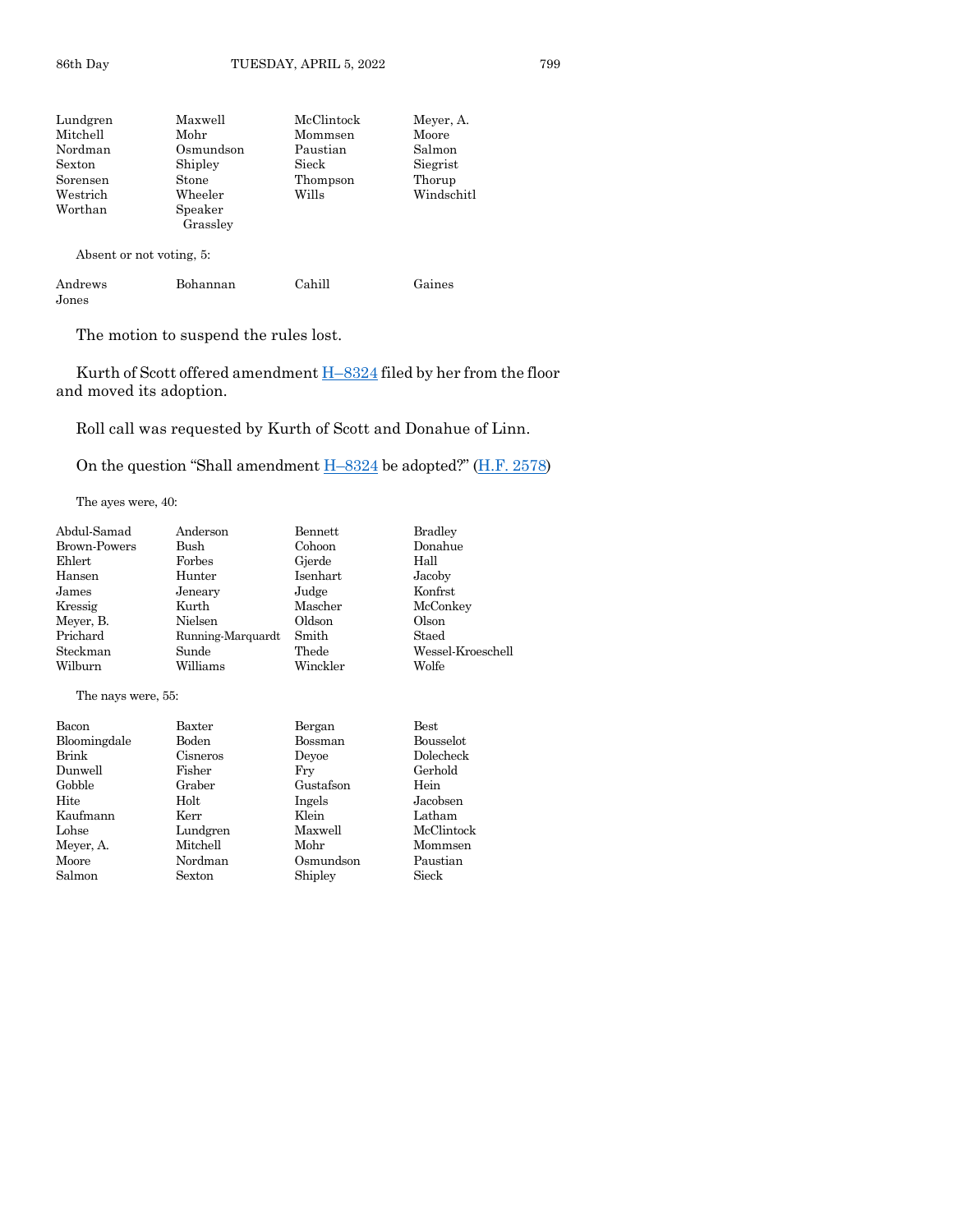| Siegrist<br>Thorup<br>Windschitl | Sorensen<br>Westrich<br>Worthan | Stone<br>Wheeler<br>Speaker | Thompson<br>Wills |
|----------------------------------|---------------------------------|-----------------------------|-------------------|
|                                  |                                 | Grassley                    |                   |
| Absent or not voting, 5:         |                                 |                             |                   |

| Andrews        | Bohannan | Cahill | Gaines |
|----------------|----------|--------|--------|
| $_{\rm Jones}$ |          |        |        |

Amendment H–[8324](https://www.legis.iowa.gov/legislation/BillBook?ga=89&ba=H8324) lost.

Fry of Clarke offered amendment H–[8312](https://www.legis.iowa.gov/legislation/BillBook?ga=89&ba=H8312) filed by him and moved its adoption.

Amendment H–[8312](https://www.legis.iowa.gov/legislation/BillBook?ga=89&ba=H8312) was adopted.

Mascher of Johnson offered amendment H-[8333](https://www.legis.iowa.gov/legislation/BillBook?ga=89&ba=H8333) filed by her from the floor.

Fry of Clarke rose on a point of order that amendment  $H-8333$  $H-8333$  was not germane.

The Speaker ruled the point well taken and amendment  $H-8333$  $H-8333$  not germane.

Mascher of Johnson asked for unanimous consent to suspend the rules to consider amendment H–[8333.](https://www.legis.iowa.gov/legislation/BillBook?ga=89&ba=H8333)

Objection was raised.

Mascher of Johnson moved to suspend the rules to consider amendment H–[8333.](https://www.legis.iowa.gov/legislation/BillBook?ga=89&ba=H8333)

Roll call was requested by Mascher of Johnson and Donahue of Linn.

On the question "Shall the rules be suspended to consider amendment H–[8333?](https://www.legis.iowa.gov/legislation/BillBook?ga=89&ba=H8333)" [\(H.F. 2578\)](https://www.legis.iowa.gov/legislation/BillBook?ga=89&ba=HF2578)

The ayes were, 37:

Cohoon Donahue Ehlert Forbes

Hansen

Abdul-Samad Anderson Bennett Brown-Powers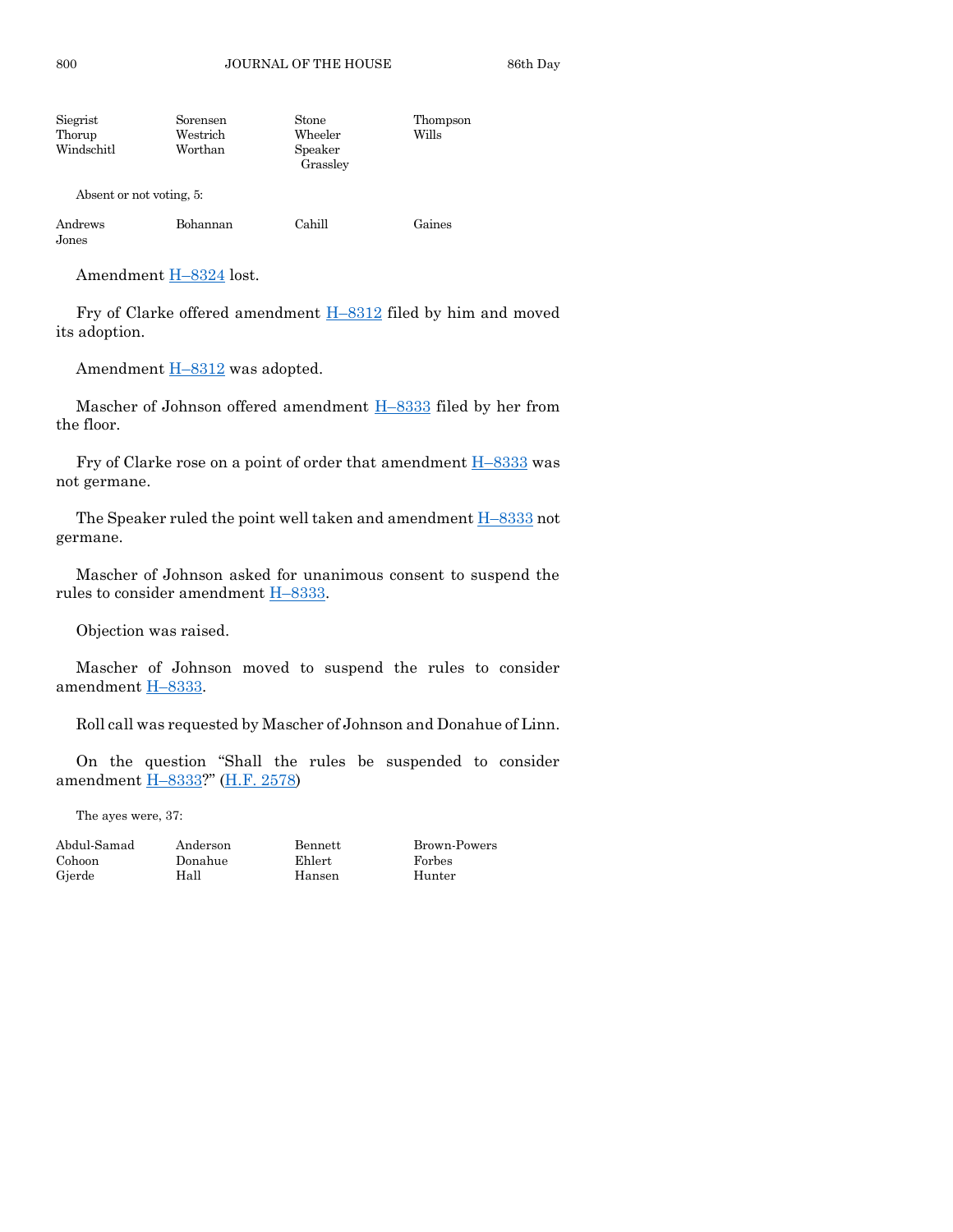| Isenhart           | Jacoby    | James             | Judge       |
|--------------------|-----------|-------------------|-------------|
| Konfrst            | Kressig   | Kurth             | Mascher     |
| McConkey           | Meyer, B. | Nielsen           | Oldson      |
| Olson              | Prichard  | Running-Marquardt | Smith       |
| Staed              | Steckman  | Sunde             | Thede       |
| Wessel-Kroeschell  | Wilburn   | Williams          | Winckler    |
| Wolfe              |           |                   |             |
| The nays were, 58: |           |                   |             |
| Bacon              | Baxter    | Bergan            | <b>Best</b> |
| Bloomingdale       | Boden     | Bossman           | Bousselot   |
| <b>Bradley</b>     | Brink     | Bush              | Cisneros    |
| Deyoe              | Dolecheck | Dunwell           | Fisher      |
| Fry                | Gerhold   | Gobble            | Graber      |
| Gustafson          | Hein      | Hite              | Holt        |
| Ingels             | Jacobsen  | Jeneary           | Kaufmann    |
| Kerr               | Klein     | Latham            | Lohse       |
| Lundgren           | Maxwell   | McClintock        | Meyer, A.   |
| Mitchell           | Mohr      | Mommsen           | Moore       |
| Nordman            | Osmundson | Paustian          | Salmon      |
| Sexton             | Shipley   | Sieck             | Siegrist    |
| Sorensen           | Stone     | Thompson          | Thorup      |
| Westrich           | Wheeler   | Wills             | Windschitl  |
| Worthan            | Speaker   |                   |             |

Absent or not voting, 5:

| Andrews | Bohannan | Cahill | Gaines |
|---------|----------|--------|--------|
| Jones   |          |        |        |

The motion to suspend the rules lost.

Grassley

Kressig of Black Hawk offered amendment H–[8325](https://www.legis.iowa.gov/legislation/BillBook?ga=89&ba=H8325) filed by him from the floor and moved its adoption.

Roll call was requested by Kressig of Black Hawk and Donahue of Linn.

On the question "Shall amendment H–[8325](https://www.legis.iowa.gov/legislation/BillBook?ga=89&ba=H8325) be adopted?" ([H.F. 2578\)](https://www.legis.iowa.gov/legislation/BillBook?ga=89&ba=HF2578)

The ayes were, 39:

| Abdul-Samad  | Anderson | Bennett | Bergan |
|--------------|----------|---------|--------|
| Brown-Powers | Cohoon   | Donahue | Ehlert |
| Forbes       | Gjerde   | Hall    | Hansen |
| Hunter       | Isenhart | Jacoby  | James  |
| Judge        | Konfrst  | Kressig | Kurth  |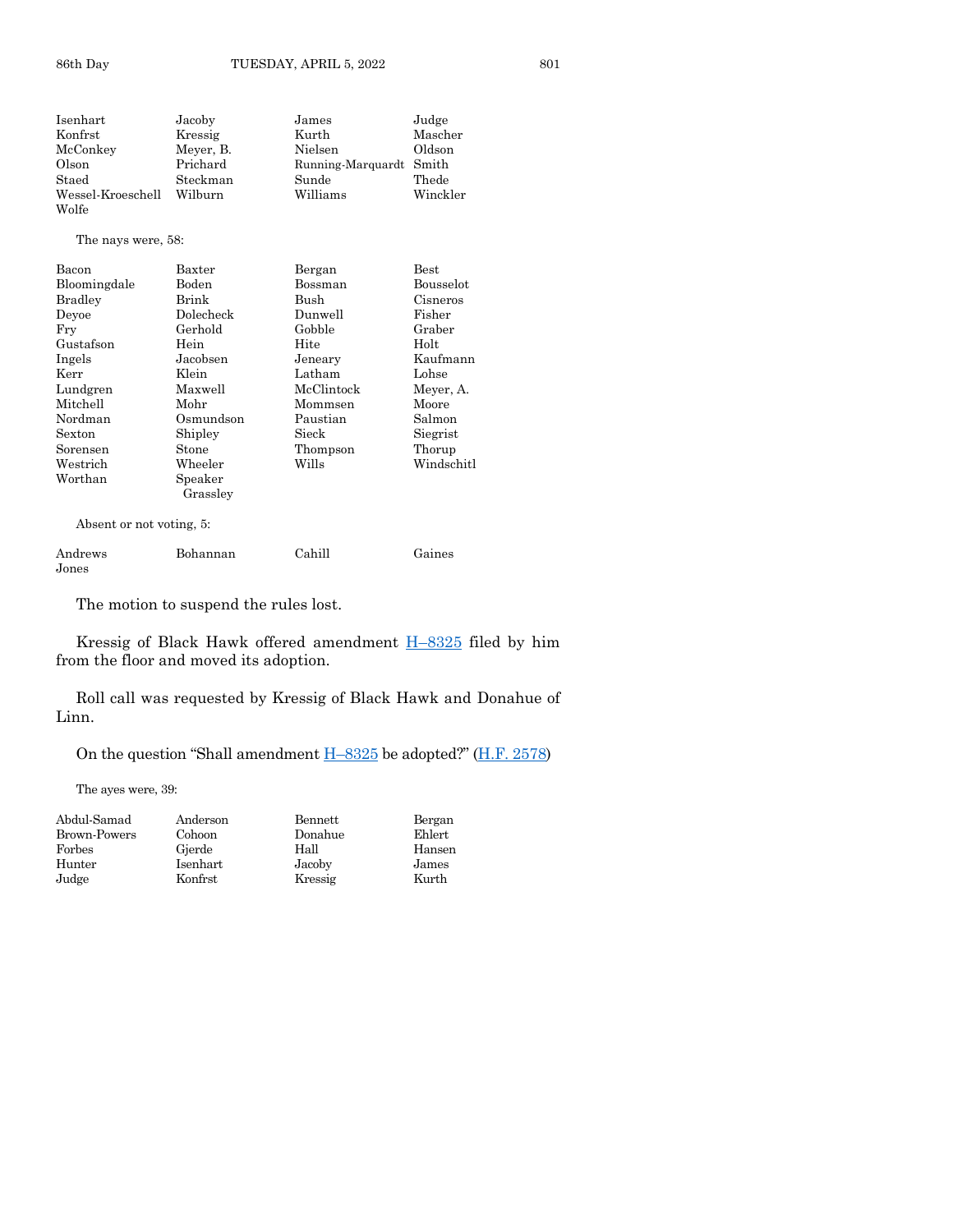| Mascher                                      | McClintock | McConkey          | Meyer, B.           |
|----------------------------------------------|------------|-------------------|---------------------|
| Nielsen                                      | Oldson     | Olson             | Prichard            |
| Running-Marquardt                            | Smith      | Staed             | Steckman            |
| Sunde                                        | Thede      | Wessel-Kroeschell | Wilburn             |
| Williams                                     | Winckler   | Wolfe             |                     |
| The nays were, 56:                           |            |                   |                     |
| Bacon                                        | Baxter     | Best              | Bloomingdale        |
| <b>Boden</b>                                 | Bossman    | <b>Bousselot</b>  | <b>Bradley</b>      |
| <b>Brink</b>                                 | Bush       | Cisneros          | Devoe               |
| Dolecheck                                    | Dunwell    | Fisher            | Fry                 |
| Gerhold                                      | Gobble     | Graber            | Gustafson           |
| Hein                                         | Hite       | Holt              | Ingels              |
| Jacobsen                                     | Jeneary    | Kaufmann          | Kerr                |
| Klein                                        | Latham     | Lohse             | Lundgren            |
| Maxwell                                      | Meyer, A.  | Mitchell          | Mohr                |
| Mommsen                                      | Moore      | Nordman           | Osmundson           |
| Paustian                                     | Salmon     | Sexton            | Shipley             |
| Sieck                                        | Siegrist   | Sorensen          | Stone               |
| Thompson                                     | Thorup     | Westrich          | Wheeler             |
| Wills                                        | Windschitl | Worthan           | Speaker<br>Grassley |
| $\Lambda$ boomt on not voting $\mathbb{Z}$ . |            |                   |                     |

Absent or not voting, 5:

| Andrews | Bohannan | Cahill | Gaines |
|---------|----------|--------|--------|
| Jones   |          |        |        |

Amendment H–[8325](https://www.legis.iowa.gov/legislation/BillBook?ga=89&ba=H8325) lost.

Forbes of Polk offered amendment H–[8327](https://www.legis.iowa.gov/legislation/BillBook?ga=89&ba=H8327) filed by him from the floor.

Fry of Clarke rose on a point of order that amendment H–[8327](https://www.legis.iowa.gov/legislation/BillBook?ga=89&ba=H8327) was not germane.

The Speaker ruled the point well taken and amendment H–[8327](https://www.legis.iowa.gov/legislation/BillBook?ga=89&ba=H8327) not germane.

Forbes of Polk asked for unanimous consent to suspend the rules to consider amendment H–[8327.](https://www.legis.iowa.gov/legislation/BillBook?ga=89&ba=H8327)

Objection was raised.

Forbes of Polk moved to suspend the rules to consider amendment H–[8327.](https://www.legis.iowa.gov/legislation/BillBook?ga=89&ba=H8327)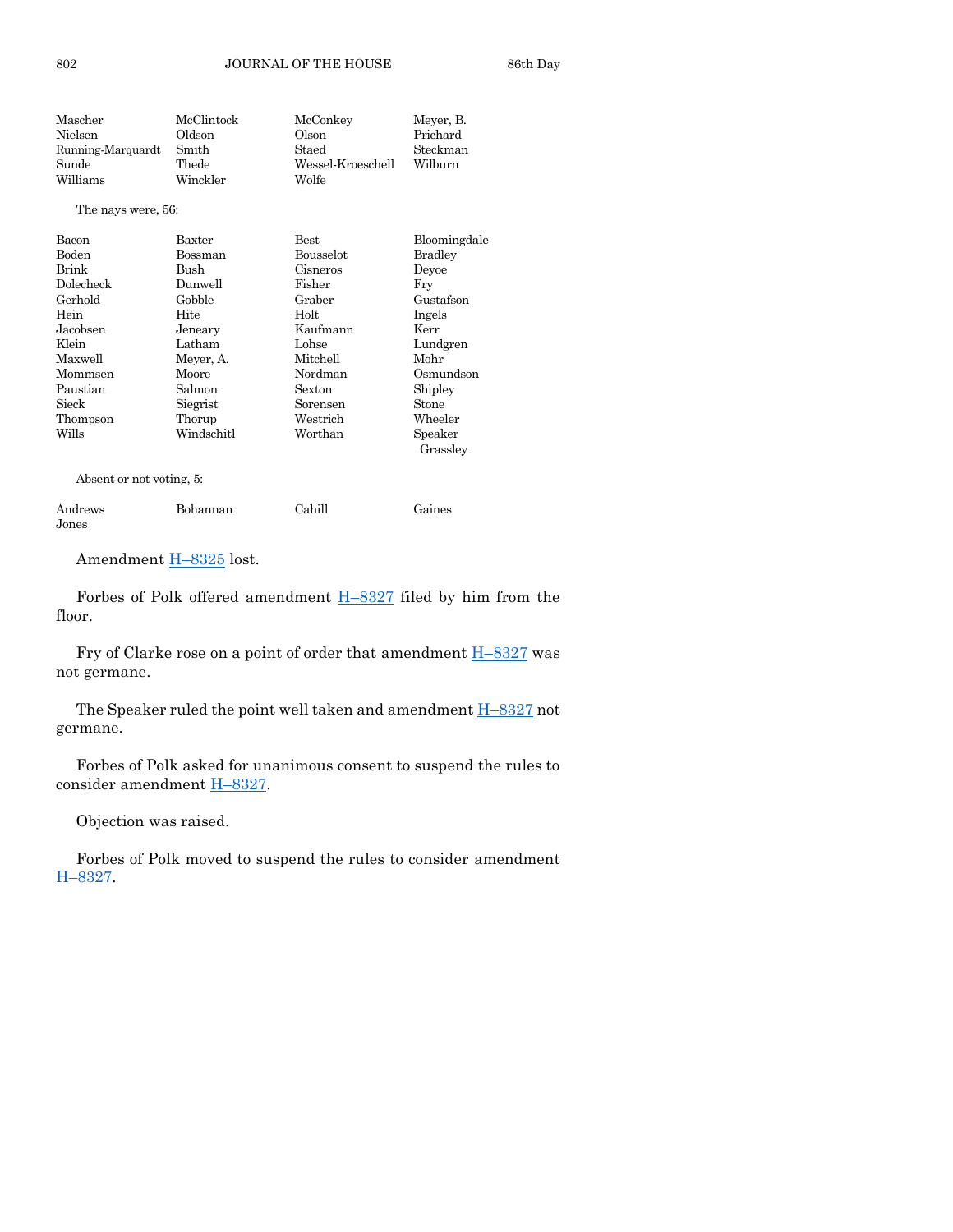Roll call was requested by Forbes of Polk and Donahue of Linn.

On the question "Shall the rules be suspended to consider amendment H–[8327?](https://www.legis.iowa.gov/legislation/BillBook?ga=89&ba=H8327)" [\(H.F. 2578\)](https://www.legis.iowa.gov/legislation/BillBook?ga=89&ba=HF2578)

The ayes were, 38:

| Abdul-Samad | Anderson          | Bennett   | Brown-Powers      |
|-------------|-------------------|-----------|-------------------|
| Cohoon      | Donahue           | Ehlert    | Forbes            |
| Gjerde      | Hall              | Hansen    | Hunter            |
| Isenhart    | Jacoby            | James     | Judge             |
| Konfrst     | Kressig           | Kurth     | Mascher           |
| McConkey    | Meyer, A.         | Meyer, B. | Nielsen           |
| Oldson      | Olson             | Prichard  | Running-Marquardt |
| Smith       | Staed             | Steckman  | Sunde             |
| Thede       | Wessel-Kroeschell | Wilburn   | Williams          |
| Winckler    | Wolfe             |           |                   |

#### The nays were, 57:

| Bacon                    | Baxter    | Bergan     | $_{\rm Best}$    |
|--------------------------|-----------|------------|------------------|
| Bloomingdale             | Boden     | Bossman    | <b>Bousselot</b> |
| Bradley                  | Brink     | Bush       | Cisneros         |
| Devoe                    | Dolecheck | Dunwell    | Fisher           |
| Fry                      | Gerhold   | Gobble     | Graber           |
| Gustafson                | Hein      | Hite       | Holt             |
| Ingels                   | Jacobsen  | Jeneary    | Kaufmann         |
| Kerr                     | Klein     | Latham     | Lohse            |
| Lundgren                 | Maxwell   | McClintock | Mitchell         |
| Mohr                     | Mommsen   | Moore      | Nordman          |
| Osmundson                | Paustian  | Salmon     | Sexton           |
| Shipley                  | Sieck     | Siegrist   | Sorensen         |
| Stone                    | Thompson  | Thorup     | Westrich         |
| Wheeler                  | Wills     | Windschitl | Worthan          |
| Speaker                  |           |            |                  |
| Grassley                 |           |            |                  |
| Absent or not voting, 5: |           |            |                  |
| Andrews                  | Bohannan  | Cahill     | Gaines           |

Jones

The motion to suspend the rules lost.

Hall of Woodbury offered amendment  $H-8334$  $H-8334$  filed by him from the floor and moved its adoption.

Roll call was requested by Hall of Woodbury and Donahue of Linn.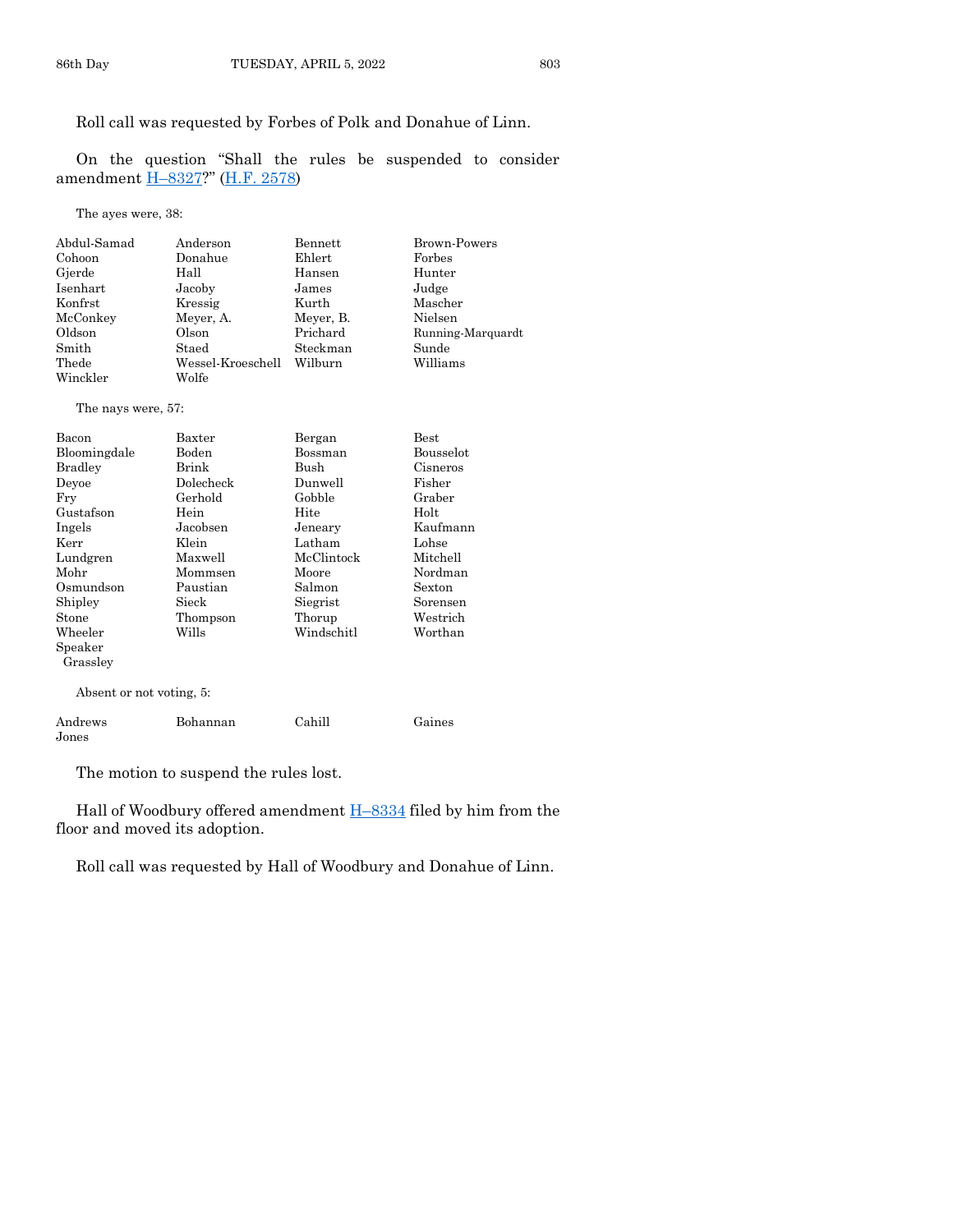# On the question "Shall amendment  $H-8334$  $H-8334$  be adopted?" ( $H.F. 2578$ )

The ayes were, 38:

| Abdul-Samad | Anderson          | Bennett   | <b>Brown-Powers</b> |
|-------------|-------------------|-----------|---------------------|
| Bush        | Cohoon            | Donahue   | Ehlert              |
| Forbes      | Gjerde            | Hall      | Hansen              |
| Hunter      | Isenhart          | Jacoby    | James               |
| Judge       | Konfrst           | Kressig   | Kurth               |
| Mascher     | McConkey          | Meyer, B. | Nielsen             |
| Oldson      | Olson             | Prichard  | Running-Marquardt   |
| Smith       | Staed             | Steckman  | Sunde               |
| Thede       | Wessel-Kroeschell | Wilburn   | Williams            |
| Winckler    | Wolfe             |           |                     |

#### The nays were, 57:

| Bacon<br>Bloomingdale<br><b>Bradley</b><br>Dolecheck<br>Gerhold<br>Hein<br>Jacobsen<br>Klein<br>Maxwell<br>Mohr<br>Osmundson<br>Shipley<br>Stone<br>Wheeler | Baxter<br>Boden<br>Brink<br>Dunwell<br>Gobble<br>Hite<br>Jeneary<br>Latham<br>McClintock<br>Mommsen<br>Paustian<br>Sieck<br>Thompson<br>Wills | Bergan<br>Bossman<br>Cisneros<br>Fisher<br>Graber<br>Holt<br>Kaufmann<br>Lohse<br>Meyer, A.<br>Moore<br>Salmon<br>Siegrist<br>Thorup<br>Windschitl | <b>Best</b><br><b>Bousselot</b><br>Deyoe<br>Fry<br>Gustafson<br>Ingels<br>Kerr<br>Lundgren<br>Mitchell<br>Nordman<br>Sexton<br>Sorensen<br>Westrich<br>Worthan |
|-------------------------------------------------------------------------------------------------------------------------------------------------------------|-----------------------------------------------------------------------------------------------------------------------------------------------|----------------------------------------------------------------------------------------------------------------------------------------------------|----------------------------------------------------------------------------------------------------------------------------------------------------------------|
| Speaker<br>Grassley<br>Absent or not voting, 5:                                                                                                             |                                                                                                                                               |                                                                                                                                                    |                                                                                                                                                                |
| Andrews<br>Jones                                                                                                                                            | Bohannan                                                                                                                                      | Cahill                                                                                                                                             | Gaines                                                                                                                                                         |

Amendment **H-[8334](https://www.legis.iowa.gov/legislation/BillBook?ga=89&ba=H8334)** lost.

Hansen of Woodbury offered amendment H–[8332](https://www.legis.iowa.gov/legislation/BillBook?ga=89&ba=H8332) filed by him from the floor and moved its adoption.

Roll call was requested by Hansen of Woodbury and Donahue of Linn.

On the question "Shall amendment H–[8332](https://www.legis.iowa.gov/legislation/BillBook?ga=89&ba=H8332) be adopted?" ([H.F. 2578\)](https://www.legis.iowa.gov/legislation/BillBook?ga=89&ba=HF2578)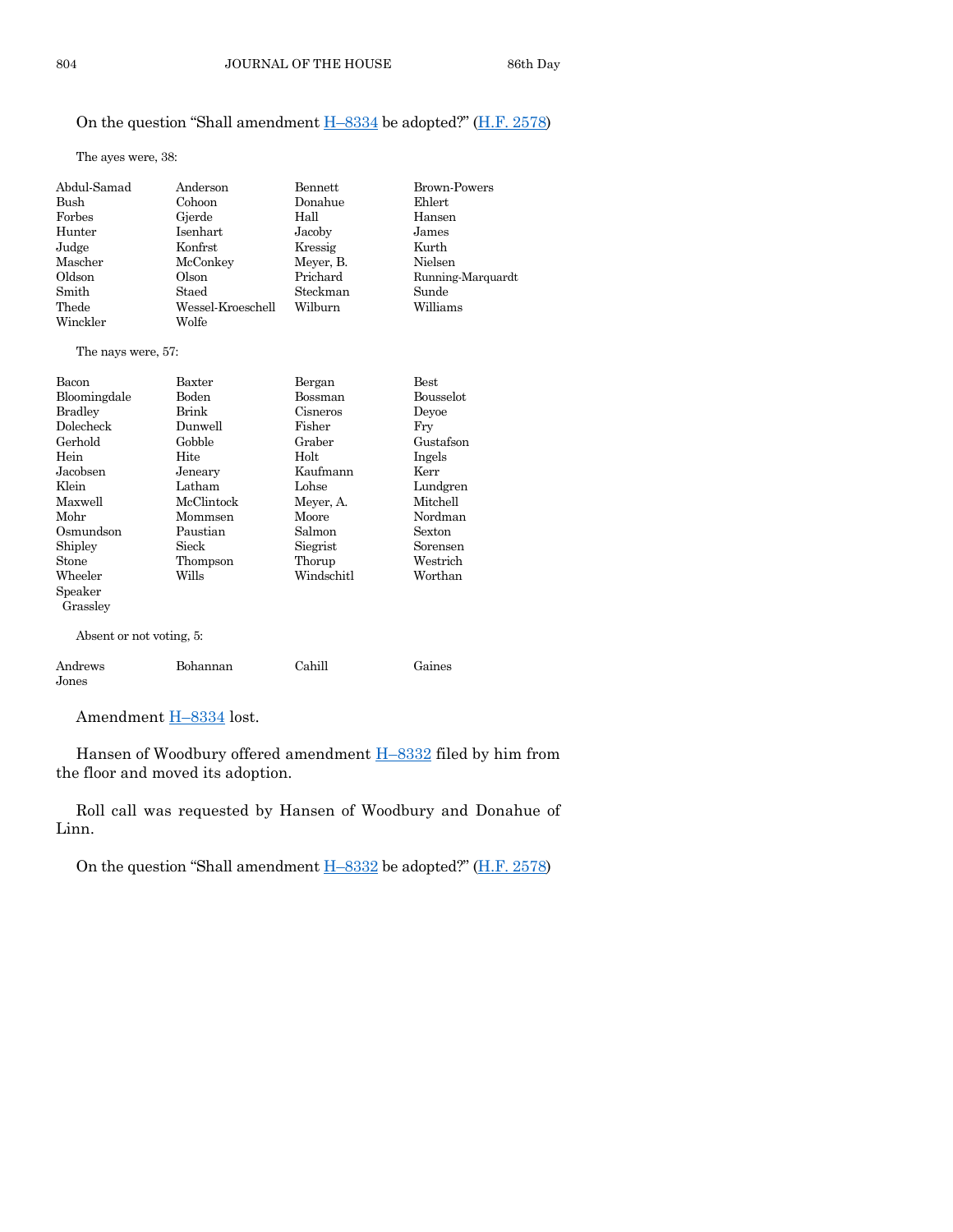## The ayes were, 37:

| Abdul-Samad        | Anderson  | Bennett           | Brown-Powers |
|--------------------|-----------|-------------------|--------------|
| Cohoon             | Donahue   | Ehlert            | Forbes       |
| Gjerde             | Hall      | Hansen            | Hunter       |
| Isenhart           | Jacoby    | James             | Judge        |
| Konfrst            | Kressig   | Kurth             | Mascher      |
| McConkey           | Meyer, B. | Nielsen           | Oldson       |
| Olson              | Prichard  | Running-Marquardt | Smith        |
| Staed              | Steckman  | Sunde             | Thede        |
| Wessel-Kroeschell  | Wilburn   | Williams          | Winckler     |
| Wolfe              |           |                   |              |
|                    |           |                   |              |
| The nays were, 58: |           |                   |              |
| Bacon              | Baxter    | Bergan            | <b>Best</b>  |
| Bloomingdale       | Boden     | Bossman           | Bousselot    |
| Bradley            | Brink     | Bush              | Cisneros     |
| Devoe              | Dolecheck | Dunwell           | Fisher       |
| FryGerhold         | Gobble    | Graber            | Gustafson    |
| Hein               | Hite      | Holt              | Ingels       |
| Jacobsen           | Jeneary   | Kaufmann          | Kerr         |
| Klein              | Latham    | Lohse             | Lundgren     |

| глеш      | талыш      | <b>LUIBE</b> | <b>Lungren</b> |
|-----------|------------|--------------|----------------|
| Maxwell   | McClintock | Meyer, A.    | Mitchell       |
| Mohr      | Mommsen    | Moore        | Nordman        |
| Osmundson | Paustian   | Salmon       | Sexton         |
| Shipley   | Sieck      | Siegrist     | Sorensen       |
| Stone     | Thompson   | Thorup       | Westrich       |
| Wheeler   | Wills      | Windschitl   | Worthan        |
| Speaker   |            |              |                |
| Grassley  |            |              |                |
|           |            |              |                |
|           |            |              |                |

Absent or not voting, 5:

| Andrews | Bohannan | Cahill | Gaines |
|---------|----------|--------|--------|
| Jones   |          |        |        |

Amendment H–[8332](https://www.legis.iowa.gov/legislation/BillBook?ga=89&ba=H8332) lost.

Isenhart of Dubuque offered amendment H–[8330](https://www.legis.iowa.gov/legislation/BillBook?ga=89&ba=H8330) filed by him from the floor.

Fry of Clarke rose on a point of order that amendment  $H-8330$  $H-8330$  was not germane.

The Speaker ruled the point well taken and amendment **H**-[8330](https://www.legis.iowa.gov/legislation/BillBook?ga=89&ba=H8330) not germane.

Isenhart of Dubuque asked for unanimous consent to suspend the rules to consider amendment H–[8330.](https://www.legis.iowa.gov/legislation/BillBook?ga=89&ba=H8330)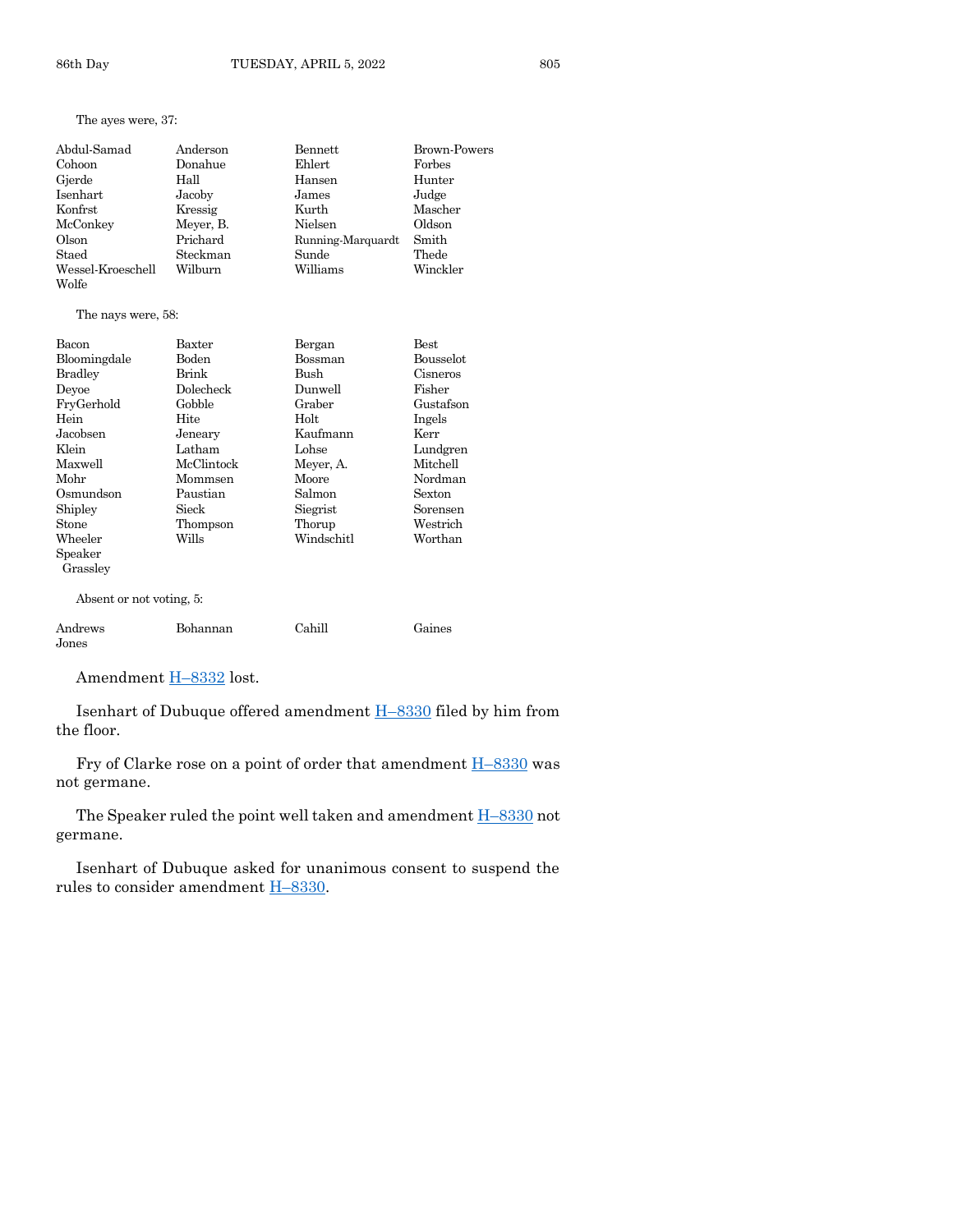Objection was raised.

Isenhart of Dubuque moved to suspend the rules to consider amendment H–[8330.](https://www.legis.iowa.gov/legislation/BillBook?ga=89&ba=H8330)

Roll call was requested by Konfrst of Polk and Abdul-Samad of Polk.

On the question "Shall the rules be suspended to consider amendment H–[8330?](https://www.legis.iowa.gov/legislation/BillBook?ga=89&ba=H8330)" [\(H.F. 2578\)](https://www.legis.iowa.gov/legislation/BillBook?ga=89&ba=HF2578)

The ayes were, 38:

| Abdul-Samad | Anderson          | Bennett   | Brown-Powers      |
|-------------|-------------------|-----------|-------------------|
| Cohoon      | Donahue           | Ehlert    | Forbes            |
| Gjerde      | Gobble            | Hall      | Hansen            |
| Hunter      | Isenhart          | Jacoby    | James             |
| Judge       | Konfrst           | Kressig   | Kurth             |
| Mascher     | McConkey          | Meyer, B. | Nielsen           |
| Oldson      | Olson             | Prichard  | Running-Marquardt |
| Smith       | Staed             | Steckman  | Sunde             |
| Thede       | Wessel-Kroeschell | Wilburn   | Williams          |
| Winckler    | Wolfe             |           |                   |

The nays were, 57:

Jones

| Bacon                    | Baxter     | Bergan     | <b>Best</b>       |
|--------------------------|------------|------------|-------------------|
| Bloomingdale             | Boden      | Bossman    | Bousselot         |
| Bradley                  | Brink      | Bush       | Cisneros          |
| Deyoe                    | Dolecheck  | Dunwell    | Fisher            |
| Fry                      | Gerhold    | Graber     | Gustafson         |
| Hein                     | Hite       | Holt       | Ingels            |
| Jacobsen                 | Jeneary    | Kaufmann   | Kerr              |
| Klein                    | Latham     | Lohse      | Lundgren          |
| Maxwell                  | McClintock | Meyer, A.  | Mitchell          |
| Mohr                     | Mommsen    | Moore      | Nordman           |
| Osmundson                | Paustian   | Salmon     | Sexton            |
| Shipley                  | Sieck      | Siegrist   | Sorensen          |
| Stone                    | Thompson   | Thorup     | ${\rm Westernch}$ |
| Wheeler                  | Wills      | Windschitl | Worthan           |
| Speaker                  |            |            |                   |
| Grassley                 |            |            |                   |
| Absent or not voting, 5: |            |            |                   |
| Andrews                  | Bohannan   | Cahill     | Gaines            |

The motion to suspend the rules lost.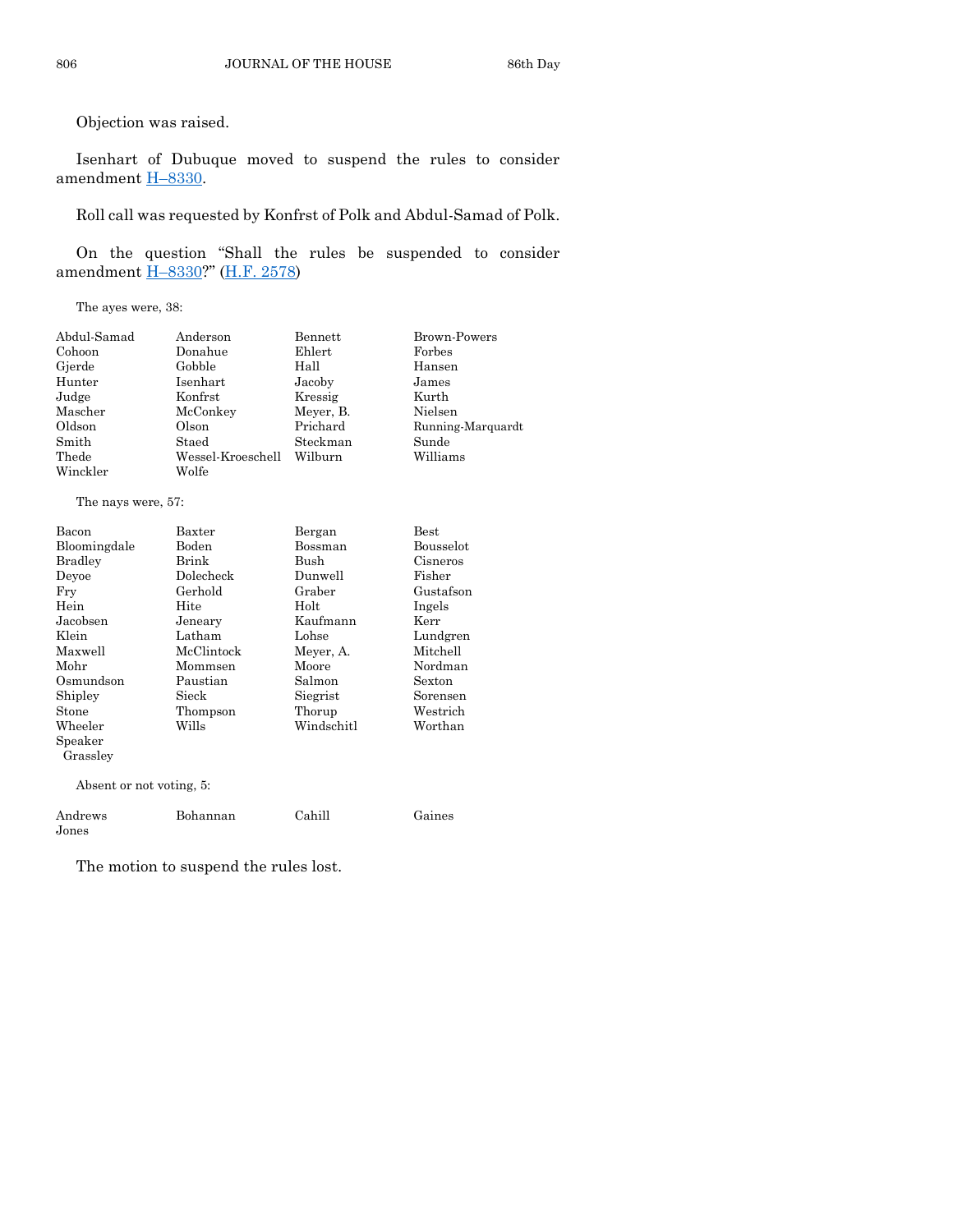Shipley of Van Buren offered amendment H–[8316](https://www.legis.iowa.gov/legislation/BillBook?ga=89&ba=H8316) filed by him.

Fry of Clarke rose on a point of order that amendment  $H-8316$  $H-8316$  was not germane.

The Speaker ruled the point well taken and amendment H–[8316](https://www.legis.iowa.gov/legislation/BillBook?ga=89&ba=H8316) not germane.

Shipley of Van Buren asked for unanimous consent to suspend the rules to consider amendment H–[8316.](https://www.legis.iowa.gov/legislation/BillBook?ga=89&ba=H8316)

Objection was raised.

Shipley of Van Buren moved to suspend the rules to consider amendment H-[8316.](https://www.legis.iowa.gov/legislation/BillBook?ga=89&ba=H8316)

Roll call was requested by Shipley of Van Buren and Cisneros of Muscatine.

On the question "Shall the rules be suspended to consider amendment H–[8316?](https://www.legis.iowa.gov/legislation/BillBook?ga=89&ba=H8316)" [\(H.F. 2578\)](https://www.legis.iowa.gov/legislation/BillBook?ga=89&ba=HF2578)

The ayes were, 2:

#### Cisneros Shipley

The nays were, 93:

| Abdul-Samad       | Anderson     | Bacon         | Baxter         |
|-------------------|--------------|---------------|----------------|
| Bennett           | Bergan       | $_{\rm Best}$ | Bloomingdale   |
| Boden             | Bossman      | Bousselot     | <b>Bradley</b> |
| Brink             | Brown-Powers | Bush          | Cohoon         |
| Devoe             | Dolecheck    | Donahue       | Dunwell        |
| Ehlert            | Fisher       | Forbes        | Fry            |
| Gerhold           | Gjerde       | Gobble        | Graber         |
| Gustafson         | Hall         | Hansen        | Hein           |
| Hite              | Holt         | Hunter        | Ingels         |
| Isenhart          | Jacobsen     | Jacoby        | James          |
| Jeneary           | Judge        | Kaufmann      | Kerr           |
| Klein             | Konfrst      | Kressig       | Kurth          |
| Latham            | Lohse        | Lundgren      | Mascher        |
| Maxwell           | McClintock   | McConkey      | Meyer, A.      |
| Meyer, B.         | Mitchell     | Mohr          | Mommsen        |
| Moore             | Nielsen      | Nordman       | Oldson         |
| Olson             | Osmundson    | Paustian      | Prichard       |
| Running-Marquardt | Salmon       | Sexton        | Sieck          |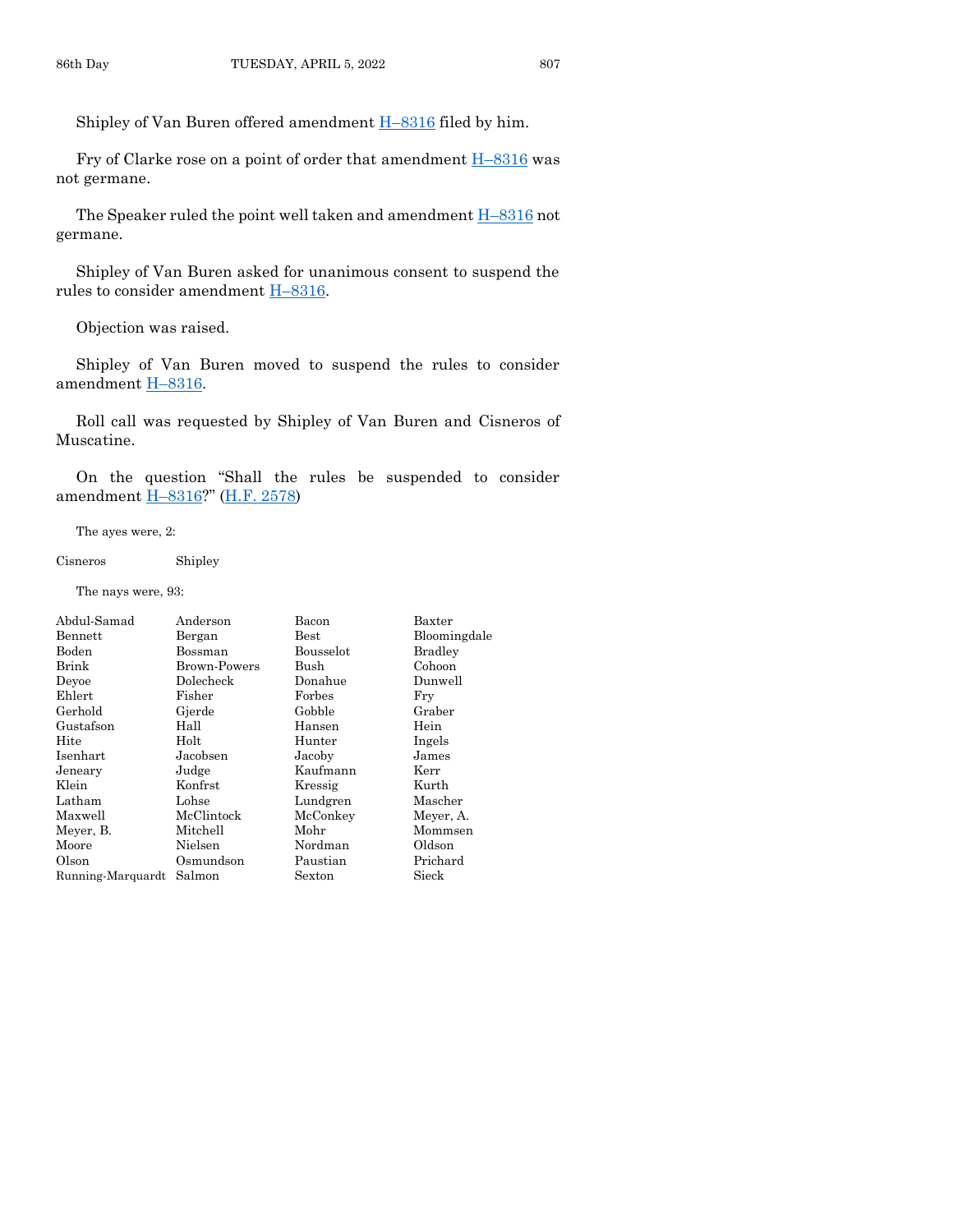| Siegrist | Smith      | Sorensen          | Staed    |
|----------|------------|-------------------|----------|
| Steckman | Stone      | Sunde             | Thede    |
| Thompson | Thorup     | Wessel-Kroeschell | Westrich |
| Wheeler  | Wilburn    | Williams          | Wills    |
| Winckler | Windschitl | Wolfe             | Worthan  |
| Speaker  |            |                   |          |
| Grassley |            |                   |          |
|          |            |                   |          |

Absent or not voting, 5:

| Andrews | Bohannan | Cahill | Gaines |
|---------|----------|--------|--------|
| Jones   |          |        |        |

The motion to suspend the rules lost.

Brown-Powers of Black Hawk offered amendment H–[8326](https://www.legis.iowa.gov/legislation/BillBook?ga=89&ba=H8326) filed by her from the floor.

Wills of Dickinson in the chair at 8:06 p.m.

Fry of Clarke rose on a point of order that amendment  $H-8326$  $H-8326$  was not germane.

The Speaker ruled the point well taken and amendment H–[8326](https://www.legis.iowa.gov/legislation/BillBook?ga=89&ba=H8326) not germane.

Brown-Powers of Black Hawk asked for unanimous consent to suspend the rules to consider amendment  $H-8326$ .

Objection was raised.

Brown-Powers of Black Hawk moved to suspend the rules to consider amendment H–[8326.](https://www.legis.iowa.gov/legislation/BillBook?ga=89&ba=H8326)

Roll call was requested by Brown-Powers of Black Hawk and Donahue of Linn.

On the question "Shall the rules be suspended to consider amendment H–[8326?](https://www.legis.iowa.gov/legislation/BillBook?ga=89&ba=H8326)" [\(H.F. 2578\)](https://www.legis.iowa.gov/legislation/BillBook?ga=89&ba=HF2578)

The ayes were, 37:

| Abdul-Samad | Anderson | Bennett | Brown  |
|-------------|----------|---------|--------|
| Cohoon      | Donahue  | Ehlert  | Forbes |
| Gjerde      | Hall     | Hansen  | Hunter |

Brown-Powers Hunter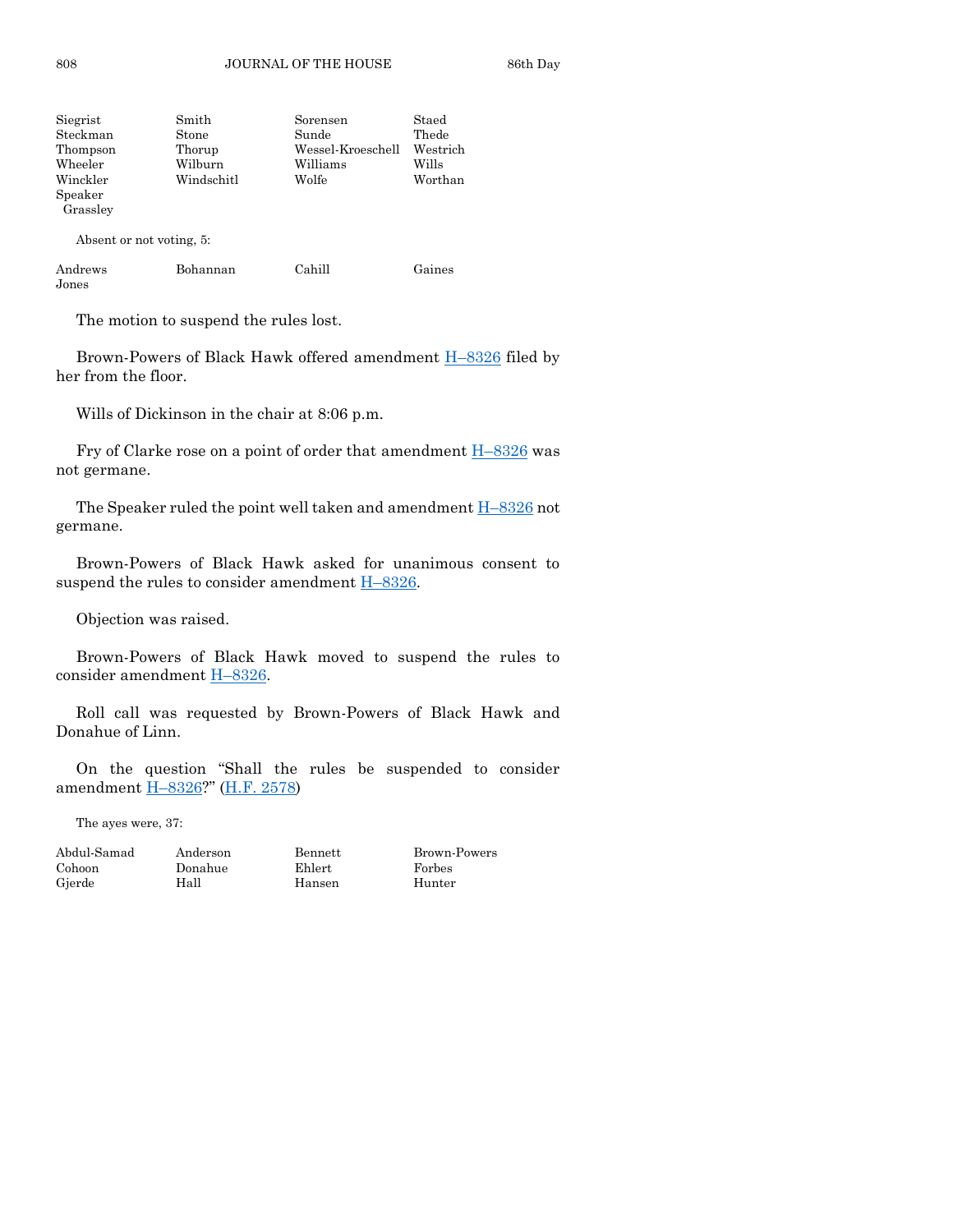The nays were, 58:

| Bacon           | Baxter    | Bergan    | Best       |
|-----------------|-----------|-----------|------------|
| Bloomingdale    | Boden     | Bossman   | Bousselot  |
| <b>Bradley</b>  | Brink     | Bush      | Cisneros   |
| Devoe           | Dolecheck | Dunwell   | Fisher     |
| Fry             | Gerhold   | Gobble    | Graber     |
| Grassley, Spkr. | Gustafson | Hein      | Hite       |
| Holt            | Ingels    | Jacobsen  | Jeneary    |
| Kaufmann        | Kerr      | Klein     | Latham     |
| Lohse           | Lundgren  | Maxwell   | McClintock |
| Meyer, A.       | Mitchell  | Mohr      | Mommsen    |
| Moore           | Nordman   | Osmundson | Paustian   |
| Salmon          | Sexton    | Shipley   | Sieck      |
| Siegrist        | Sorensen  | Stone     | Thompson   |
| Thorup          | Westrich  | Wheeler   | Windschitl |
| Worthan         | Wills.    |           |            |
|                 | Presiding |           |            |

Absent or not voting, 5:

| Andrews       | Bohannan | Cahill | Gaines |
|---------------|----------|--------|--------|
| ${\rm Jones}$ |          |        |        |

The motion to suspend the rules lost.

Kressig of Black Hawk rose on a point of order under Rule 10, decorum in debate.

The Speaker ruled the point well taken.

Fry of Clarke moved that the bill be read a last time now and placed upon its passage which motion prevailed and the bill was read a last time.

On the question "Shall the bill pass?" ([H.F. 2578\)](https://www.legis.iowa.gov/legislation/BillBook?ga=89&ba=HF2578)

The ayes were, 60:

Bloomingdale

Bacon Baxter Bergan Best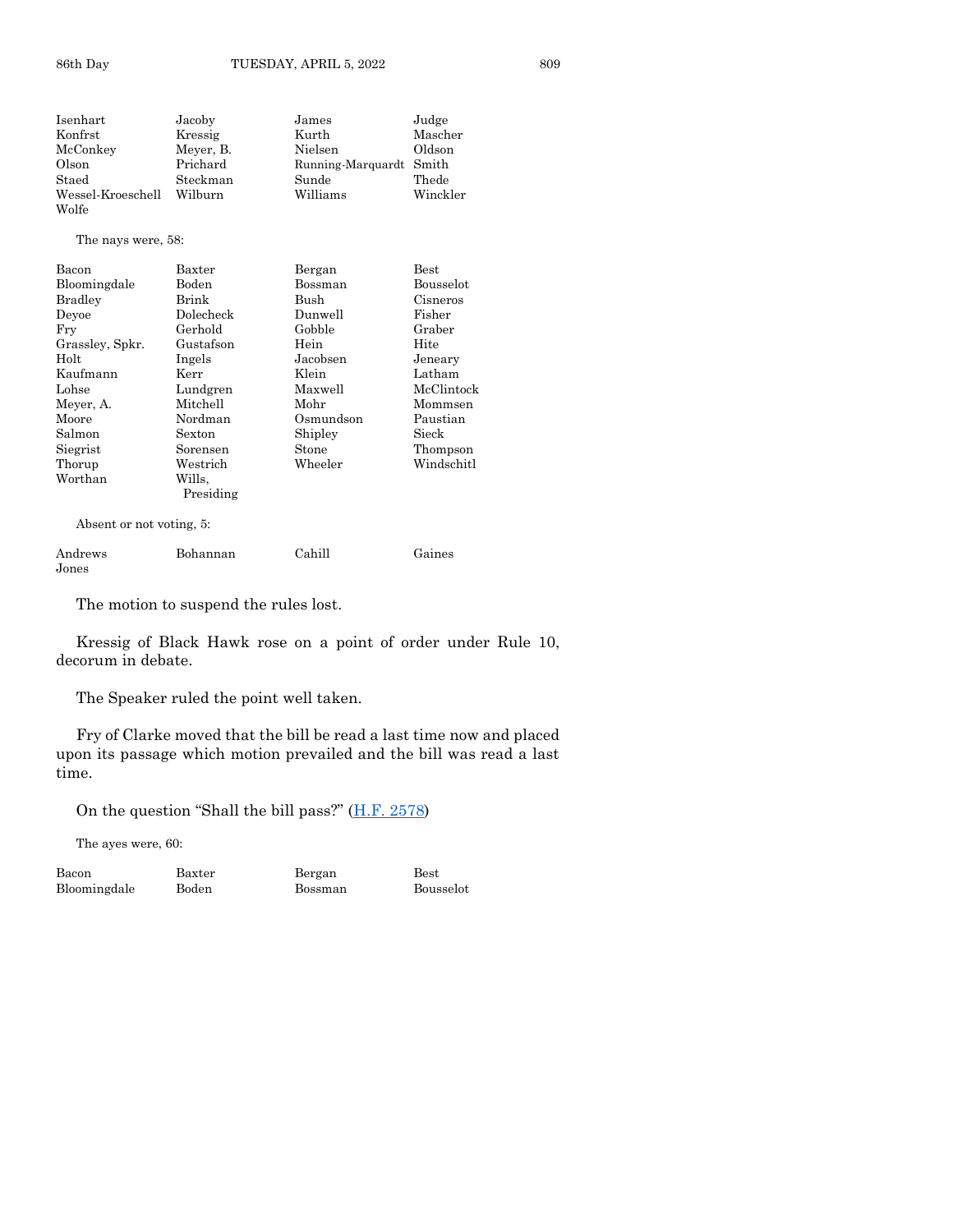| <b>Bradley</b> | Brink           | <b>Brown-Powers</b> | Bush      |
|----------------|-----------------|---------------------|-----------|
| Cisneros       | Devoe           | Dolecheck           | Dunwell   |
| Fisher         | Fry             | Gerhold             | Gobble    |
| Graber         | Grassley, Spkr. | Gustafson           | Hein      |
| Hite           | Holt            | Ingels              | Jacobsen  |
| Jeneary        | Kaufmann        | Kerr                | Klein     |
| Latham         | Lohse           | Lundgren            | Maxwell   |
| McClintock     | Meyer, A.       | Mitchell            | Mohr      |
| Mommsen        | Moore           | Nordman             | Osmundson |
| Paustian       | Salmon          | Sexton              | Shipley   |
| Sieck          | Siegrist        | Sorensen            | Stone     |
| Thompson       | Thorup          | Westrich            | Wheeler   |
| Winckler       | Windschitl      | Worthan             | Wills.    |
|                |                 |                     | Presiding |

The nays were, 35:

| Abdul-Samad | Anderson                | Bennett | Cohoon            |
|-------------|-------------------------|---------|-------------------|
| Donahue     | Ehlert                  | Forbes  | Gjerde            |
| Hall        | Hansen                  | Hunter  | Isenhart          |
| Jacoby      | James                   | Judge   | Konfrst           |
| Kressig     | Kurth                   | Mascher | McConkey          |
| Meyer, B.   | Nielsen                 | Oldson  | Olson             |
| Prichard    | Running-Marquardt Smith |         | Staed             |
| Steckman    | Sunde                   | Thede   | Wessel-Kroeschell |
| Wilburn     | Williams                | Wolfe   |                   |

Absent or not voting, 5:

| Andrews | Bohannan | Cahill | Gaines |
|---------|----------|--------|--------|
| Jones   |          |        |        |

The bill having received a constitutional majority was declared to have passed the House and the title was agreed to.

# SENATE MESSAGES CONSIDERED

**[Senate File 2381,](https://www.legis.iowa.gov/legislation/BillBook?ga=89&ba=SF2381)** by committee on Appropriations, a bill for an act relating to pregnancy support including by creating the more options for maternal support program and expanding Medicaid postpartum coverage and making appropriations.

Read first time and referred to committee on **Appropriations.**

**[Senate File 2383,](https://www.legis.iowa.gov/legislation/BillBook?ga=89&ba=SF2383)** by committee on Ways and Means, a bill for an act relating to various matters under the purview of the state, including city and county inspections, work-based learning, recruitment of health care professionals, regulations affecting veterans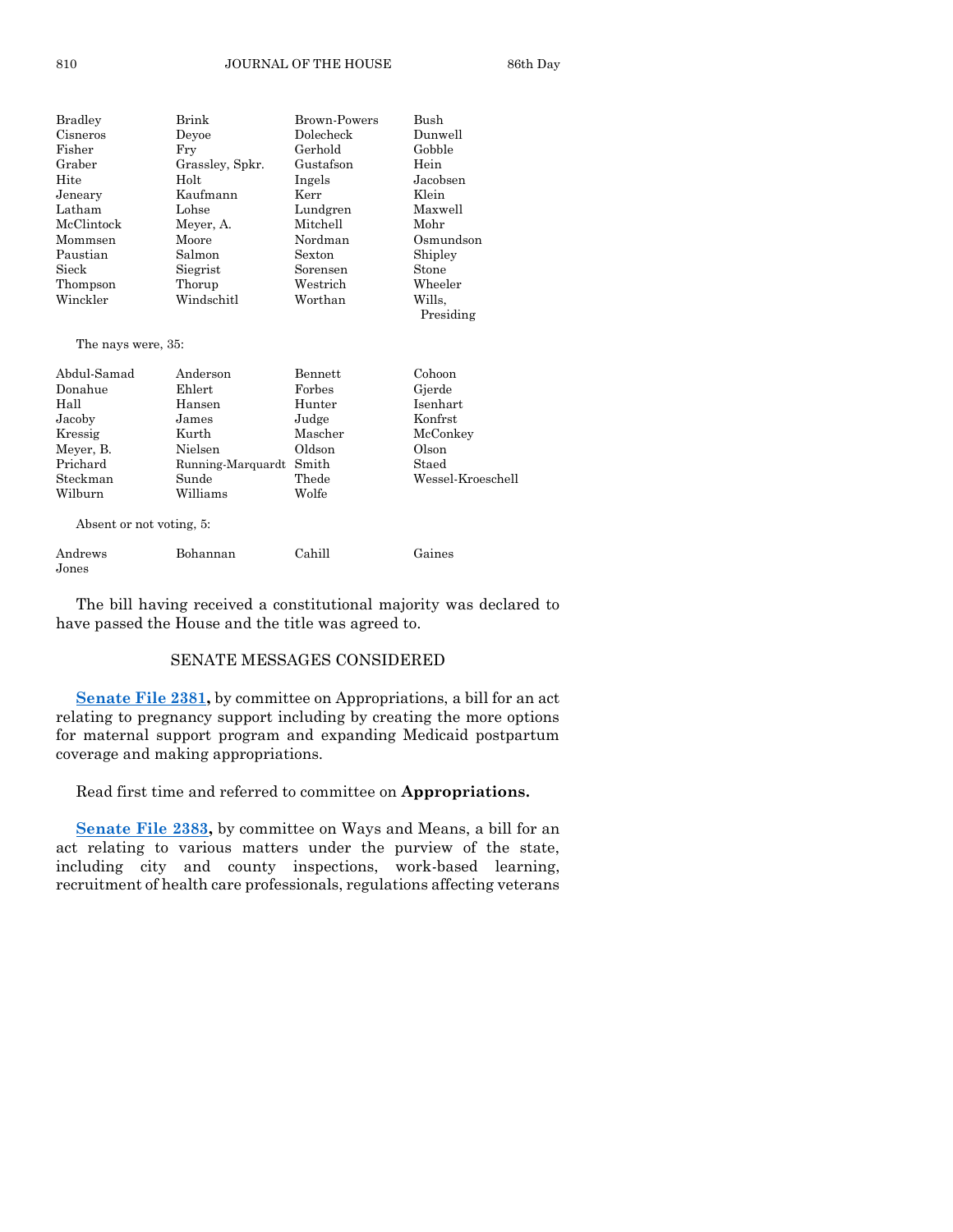and military spouses, insurance producer temporary licenses, and including applicability provisions.

#### Read first time and **passed on file.**

# LEAVE OF ABSENCE

Leave of absence was granted during voting as follows:

Cahill of Marshall Gaines of Polk Jones of Clay

Andrews of Polk Bohannan of Johnson

#### IMMEDIATE MESSAGES

Windschitl of Harrison asked and received unanimous consent that the following bills be immediately messaged to the Senate: **House Files 2562, 2578, 2579, 2581, 2582** and **Senate Files 513** and **2370.**

# HOUSE FILES WITHDRAWN

Windschitl of Harrison asked and received unanimous consent to withdraw House Files 442, 833, 2397, 2439, 2441 and 2572 from further consideration by the House.

# COMMITTEE RECOMMENDATIONS

MR. SPEAKER: The Chief Clerk of the House respectfully reports that the following committee recommendations have been received and are on file in the office of the Chief Clerk:

#### MEGHAN NELSON Chief Clerk of the House

#### COMMITTEE ON WAYS AND MEANS

**[Senate File 2373,](https://www.legis.iowa.gov/legislation/BillBook?ga=89&ba=SF2373)** a bill for an act relating to the enforcement of the lake Manawa and Waubonsie state park user fee pilot programs, and including effective date and applicability provisions.

Fiscal Note: **No**

Recommendation: **Do Pass** April 5, 2022, placed on Ways and Means calendar.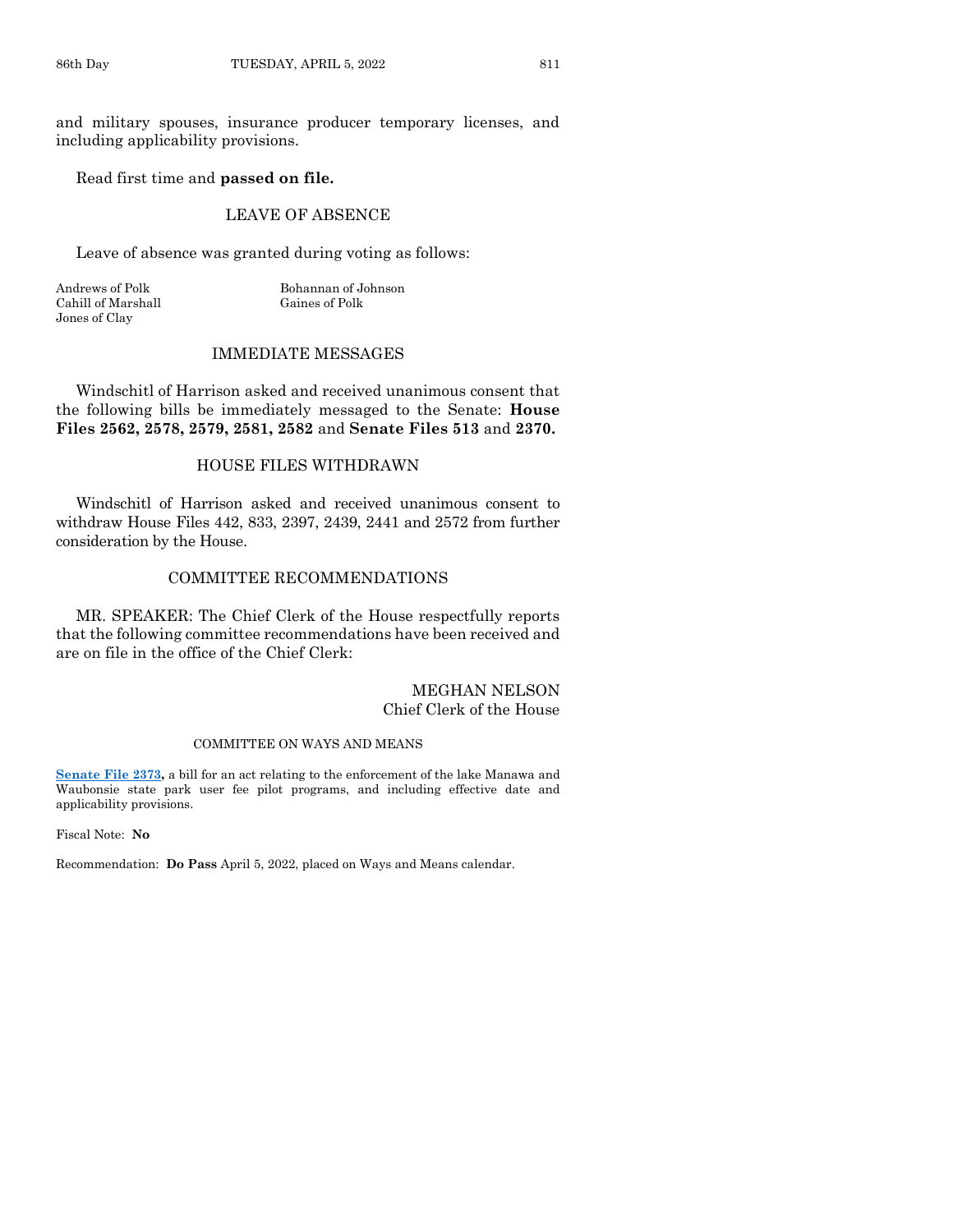**[Senate File 2376,](https://www.legis.iowa.gov/legislation/BillBook?ga=89&ba=SF2376)** a bill for an act relating to annual all-systems permits issued by the department of transportation for vehicles of excessive weight, and including effective date provisions.

Fiscal Note: **No**

Recommendation: **Do Pass** April 5, 2022, placed on Ways and Means calendar.

**[Senate File 2377,](https://www.legis.iowa.gov/legislation/BillBook?ga=89&ba=SF2377)** a bill for an act relating to education, including eligibility for grants under the teach Iowa scholar program, licenses issued by the board of educational examiners, and the use of revenues from the district management levy, and including applicability provisions.

Fiscal Note: **No**

Recommendation: **Do Pass** April 5, 2022, placed on Ways and Means calendar.

# AMENDMENTS FILED

| H–8317            | H.F.        | 2581              | Ingels of Fayette          |
|-------------------|-------------|-------------------|----------------------------|
| $-8318$<br>н.     | H.F.        | 2579              | Boden of Warren            |
| H-8319            | H.F.        | 2579              | Gobble of Polk             |
| H-8320            | H.F.        | 2582              | Nordman of Dallas          |
| <u>-8321</u><br>H | H.F.        | <u>2579</u>       | Boden of Warren            |
| $-8322$<br>H.     | H.F.        | 604               | Senate amendment           |
| $-8323$<br>H      | H.F.        | 2578              | Brown-Powers of Black Hawk |
| <u>H–8324</u>     | H.F.        | <u>2578</u>       | Kurth of Scott             |
| $-8325$<br>H      | H.F.        | 2578              | Kressig of Black Hawk      |
| H-8326            | H.F.        | 2578              | Brown-Powers of Black Hawk |
| H-8327            | H.F.        | 2578              | Forbes of Polk             |
| H-8328            | H.F.        | 2578              | Anderson of Polk           |
| H-8329            | H.F.        | <u> 2578 </u>     | Isenhart of Dubuque        |
| $-8330$<br>H      | H.F.        | 2578              | Isenhart of Dubuque        |
| H-8331            | <b>H.F.</b> | 2578              | Hansen of Woodbury         |
|                   |             |                   | Hall of Woodbury           |
| H-8332            | H.F.        | <u>2578</u>       | Hansen of Woodbury         |
| H-8333            | H.F.        | 2578              | Mascher of Johnson         |
| <u>H–8334</u>     | H.F.        | $\overline{2578}$ | Hall of Woodbury           |
| <u>H–8335</u>     | S.F.        | 581               | Jacoby of Johnson          |
| $-8336$<br>H.     | H.F.        | 2579              | Cohoon of Des Moines       |
| H-8337            | <b>H.F.</b> | 2579              | Mascher of Johnson         |
| <u>H–8338</u>     | H.F.        | 2579              | Kressig of Black Hawk      |
|                   |             |                   | Bennett of Linn            |
| -8339<br>н        | H.F.        | 2579              | Mascher of Johnson         |
| H-8340            | H.F.        | 2579              | Anderson of Polk           |
|                   |             |                   |                            |